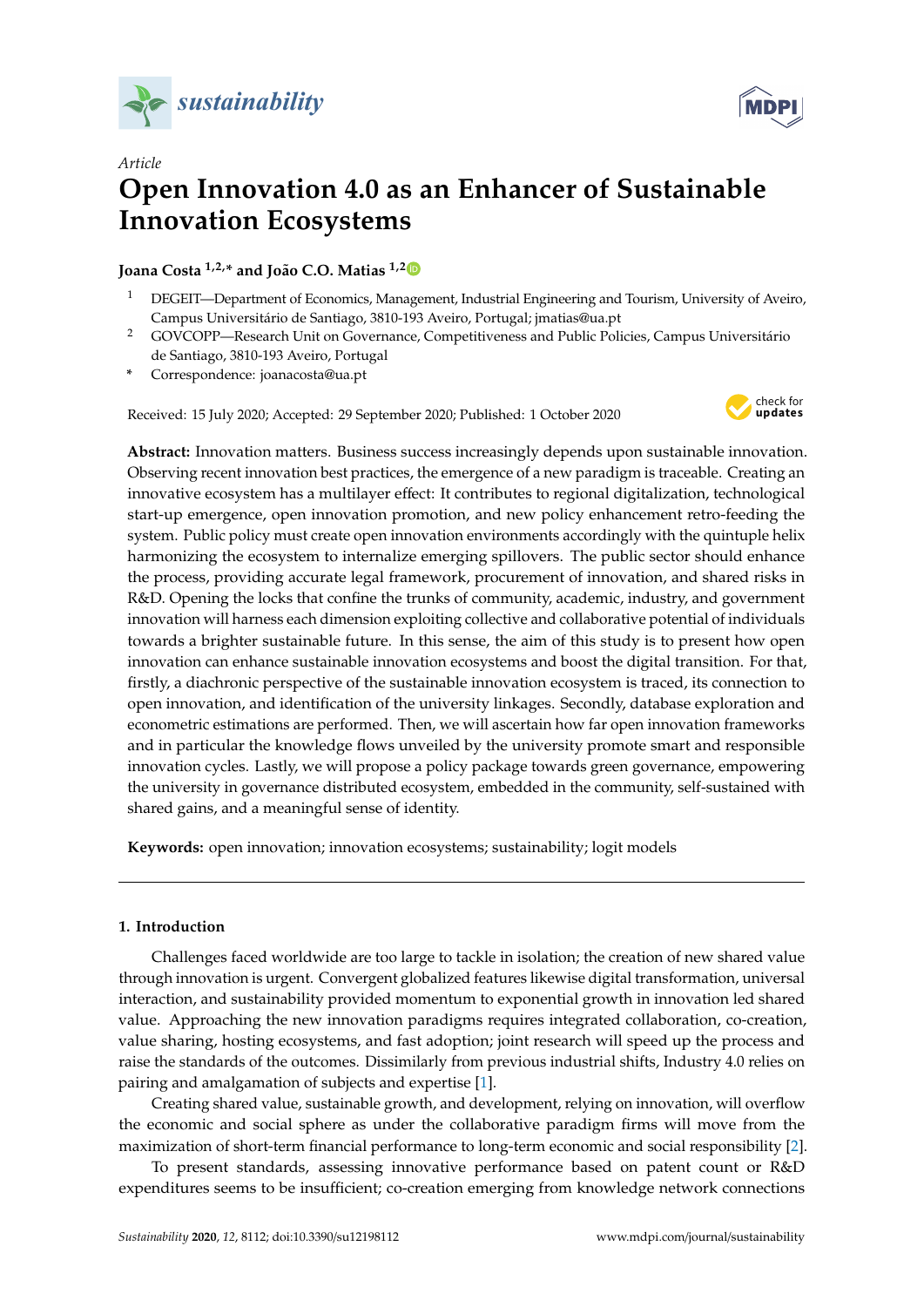seems to be more robust, based upon the interactive contact between universities providing cutting edge knowledge and competitive firms [\[3\]](#page-15-2). Therefore, the development of innovation demands a particular ecosystem in which they will emerge as a result of the collaboration and co-creation among different players. The ecosystem approach emphasizes the position and roles of local and public actors in developing innovative activities, and the public policy challenge is to provide the means and instruments to transform traditional environments in innovative milieu [\[4\]](#page-15-3).

The purpose of this research is twofold: At first, identifying the relevant players in the promotion of sustainable innovation ecosystems as the underlying foundation for the digital transformation and followed by investigating if their role does hold for the different innovation types. The second is to further explore the importance of relating open innovation to the academia and the user community to establish self-sustained networks and propose a policy package to support these ecosystems along the digital transformation. This topic is central in the international policy agenda as sustainable communities will better accommodate the challenges of the future putting humans at the core of the process thus enhancing prosperity and welfare.

#### **2. Literature Review**

#### *2.1. Sustainable Innovation Ecosystems*

Rapidly obsolescent assets and constant shifts in demand in a globally competitive environment are putting pressure on both the industry and national innovation systems. Trading blocks, nations, regions, and clusters worldwide face ongoing structural changes trying to appraise global innovation trends and technological shifts. Accommodating this hectic pace demands efficient and reinforced innovative ecosystems.

The concept of innovation ecosystem gained increased popularity over the last decade, due to its particular link to open innovation. The term was firstly coined by Tansley [\[5\]](#page-15-4), to name one ecological element embedding the living creatures and their environment. Moore [\[6\]](#page-15-5) revived the concept to describe a framework of players in coopetition, highlighting the geographic dimension of knowledge spillover sharing. This increased popularity put the debate on its relevance and definition. Presently, the innovation ecosystem comprises a multilayer framework in which institutions interconnect to develop and share information and knowledge required for the development of new innovation processes [\[4\]](#page-15-3). It evidences the co-creation and sharing of firms to provide a coherent solution to meet the challenges of the demand.

Innovation is strongly connected to problem solving, and presently, the challenges relate to complex problems demanding structural changes in individual and collective living such as sustainable development. According to the World Commission on Environment and Development (1987) [\[7\]](#page-15-6), this state is a dynamic process of change, allowing the present exploitation of resources, the completion of investments, and the path of technological and institutional change, combining the welfare maximization of present and future generations.

Sustainable innovations will work as catalysts for cleaner production, meeting societal challenges in both the short and long run, encompassing economic and environmental targets in local and global dimensions. Sustainable development practices provide background for any context in which humans and the environment are found. These innovations will underpin sustainable development relying upon the networks, local communities, and corporate sustainability as think tanks developing benign solutions to societal challenges [\[8,](#page-15-7)[9\]](#page-15-8).

As a consequence, sustainability-driven innovation consists of developing goods and services that raise present welfare while efficiently allocating the endowments of resources for both the present and future generations [\[10,](#page-15-9)[11\]](#page-15-10).

The innovation ecosystem is a network of relationships combining actors and objects that establish connections, both complementary and substitute reinforcing the importance of the institutions and the environment, providing information and knowledge flows through systems of value co-creation,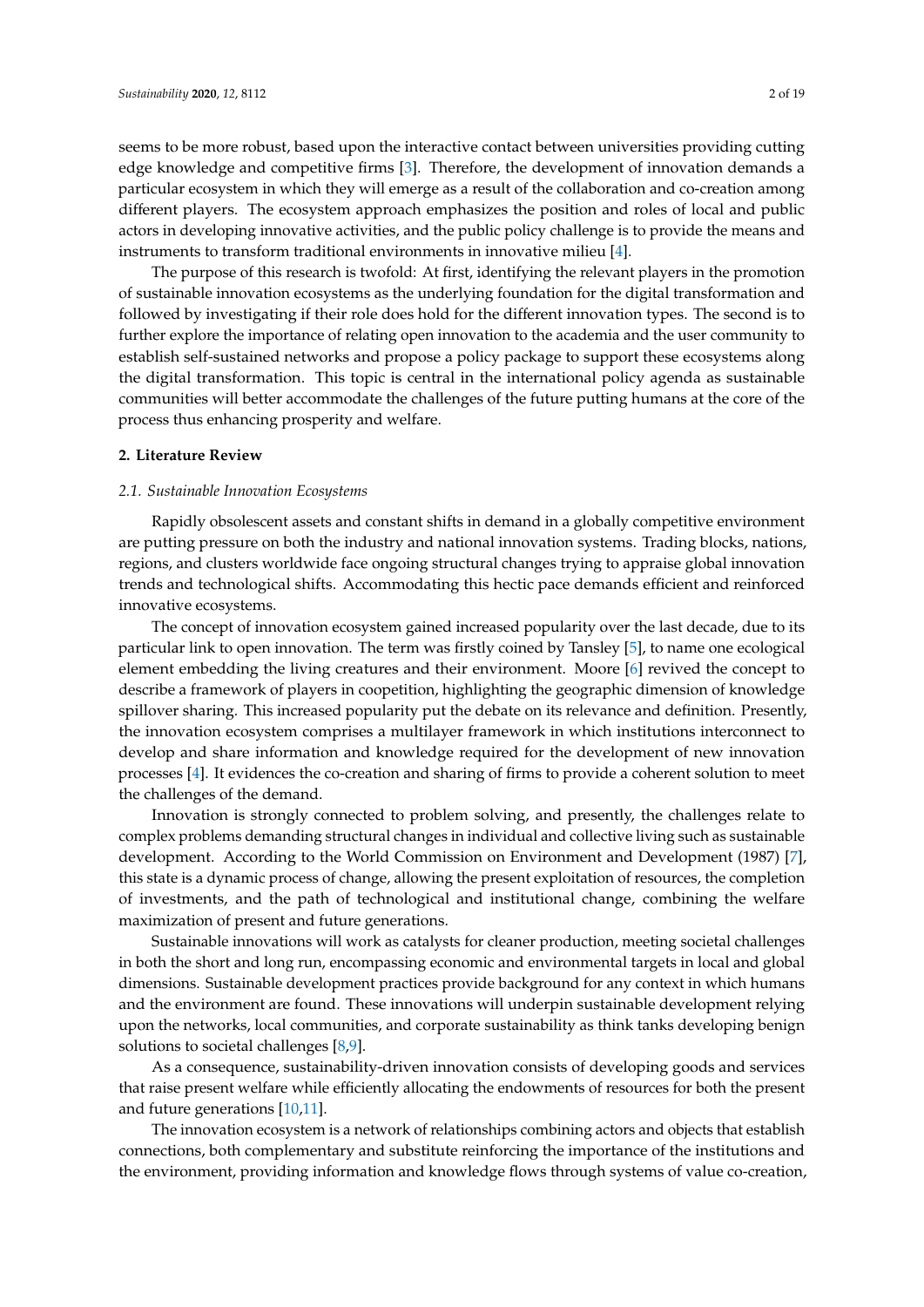enhancing sustainability [\[9\]](#page-15-8). Sustainable innovation relies on sustainable development, encompassing ethical, social, economic, and environmental principles [\[4](#page-15-3)[,8\]](#page-15-7).

Sustainable innovation deems sustainable welfare an intrinsic value and income generation an instrumental value. Focusing on both local and global communities and the *innovative milieu* is the ecosystem and not the national system of innovation [\[8\]](#page-15-7).

The ecosystem will consist of a dynamic, interactive network embedded in an innovation *mindset*, an interactive set-up focused in knowledge creation and diffusion. These ecosystems might be virtual due to the digital transformation we are facing globally; however, they need some grounded hub as members need to physically meet to interact and co-create, to develop new ideas benefiting from their multidisciplinary skills and competences [\[10\]](#page-15-9).

A vigorous innovation ecosystem will provide firms an innovation environment of "tropical rain forests" where they can share value with a community with shared interests; this process will include governments, the value chain, and the user community, which communicate and promote innovation in order to create valuable new products [\[11\]](#page-15-10). It will be reinforced by openness and flexibility, enlarging participation to unusual partners to grasp the knowledge arising from the quintuple helix. Innovative activities are not developed inside the firm borders anymore; they are part of broader interaction with the environment, involving various players embedded within an interdependent innovation ecosystem [\[12\]](#page-15-11). These frameworks present a straightforward agenda to bring together human resources boosting entrepreneurial initiatives in a bidirectional way, therefore becoming collective intelligence catalysts. The ecosystem will be revived when fed by external knowledge and contributions, which will spawn an innovative *mindset* [\[13,](#page-15-12)[14\]](#page-15-13).

Traditional ecosystems tend to centralize in one entity, which benefits the most from the added value; hence, this concentration should be avoided, placing the entire community at the epicenter of the ecosystem. Establishing organized interactions will favor the continuity of the ecosystem, which should be settled on trust, sharing, and a meaningful sense of identity that will consolidate the network based on shared values, which will enhance sustainable practices [\[12,](#page-15-11)[13\]](#page-15-12).

Sustainability does not come itself; it requires enough resources and capabilities; moreover, present environmental problems call for more environmentally benign technology. The best way to survive market volatility and survive the long run is throughout innovation management and technological innovation to enhance sustainability [\[15\]](#page-15-14).

Recent theoretical developments such as Reynolds and Uygun [\[16\]](#page-15-15) argue that inside modern ecosystems there will be high level of interaction between key players such as universities, the value chain, and the user community to create innovative capabilities. This is further reinforced by Song [\[17\]](#page-15-16), underlining the importance of external ties with suppliers, competitors, and user community within a centralized interaction model.

Shifting from value chains to ecosystems is more prone to organizations adopting industry 4.0 frameworks, service, or customer orientations as they are emerged in networked ecosystems; still, this movement calls for changes in the business model and increasing enrolment with stakeholders [\[18,](#page-15-17) [19\]](#page-15-18). The existence of solid community networks with different roles and interests will generate mutual challenges requiring sustainable practices to uphold the ecosystem.

The consistent emergence of innovations requires a dynamic and sustainable ecosystem encompassing universities and research agencies, financial endowments, sufficient demand, human capital, specialized knowledge, and willingness to collaborate in a global perspective [\[4](#page-15-3)[,16\]](#page-15-15). Sustainable innovations add new features to conventional innovations, linked to market-desirable attributes such as durability, locality, resource and energetic efficiency, and reduction of environmental burdens [\[8\]](#page-15-7). Performing innovation inside the firm walls is no longer possible given the agile requests of the environment.

Endowments of intellectual capital feed the collective knowledge (explicit or tacit), serving both firms and society to amplify the ability to generate income of other productive factors, reinforcing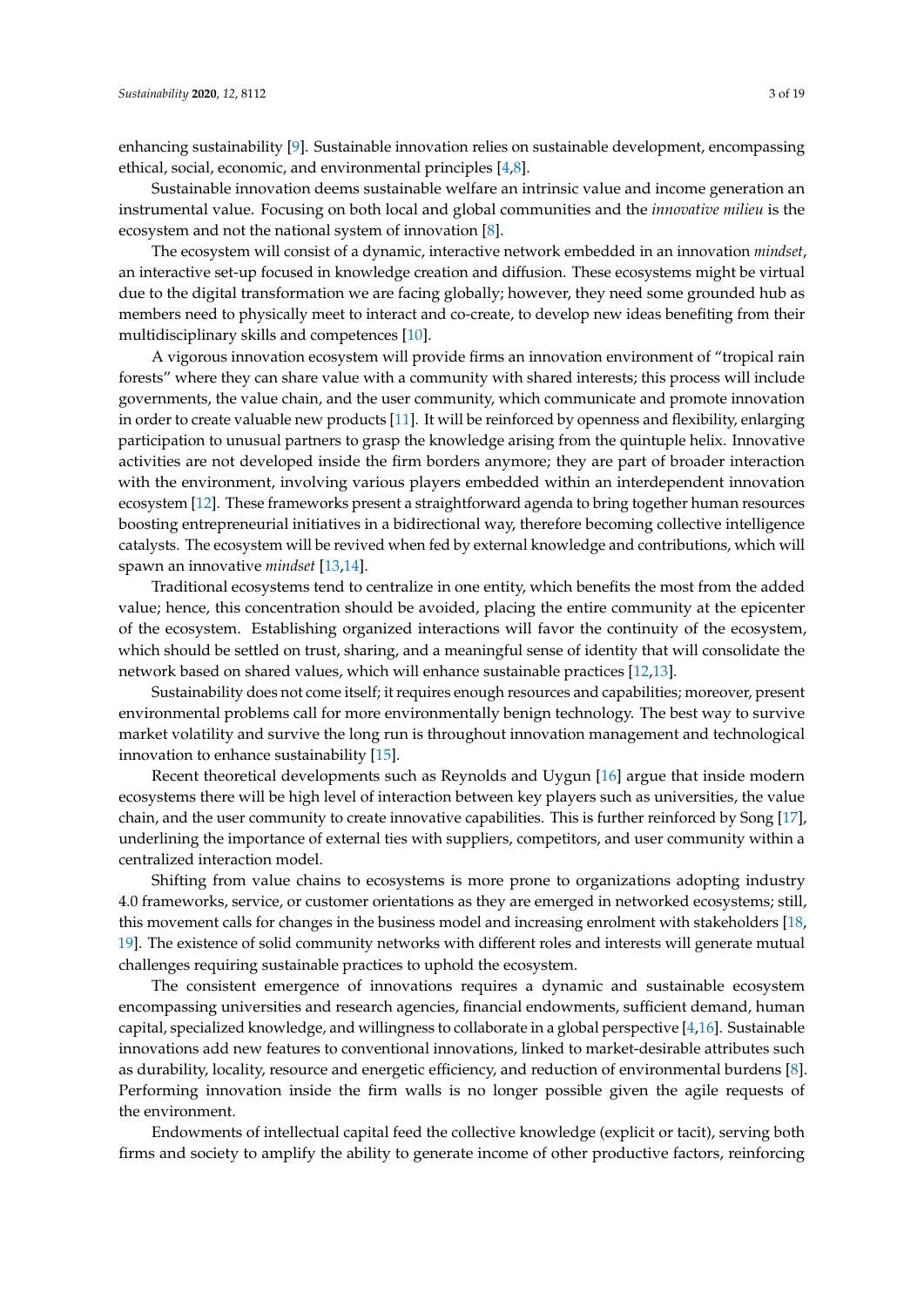competitive advantages. Its existence reinforces the firms' absorptive capacity, embedded in processes and capabilities inside the firm domain, which will also enrich the ecosystem [\[20\]](#page-15-19).

Innovation tends to cluster among certain sectors or geographies with faster levels of growth and imply structural changes [\[21\]](#page-15-20). Indeed, regional development is happening in large clusters, cities, and metropolis. Still, R&D activities, patenting, and value creation occur in globalized innovation hubs. In that sense, smaller regions must complete the effort to identify innovative potential to fully exploit this framework. This process goes along four stages: Inception, implementation, consolidation, and renewal, hence the final stage is not observed in many regions [\[17\]](#page-15-16).

As a consequence, it is imperative for firms to shift innovation strategy from organization-centered to ecosystem co-creation. This framework will approach organizations and improve sustainable and smart product development based on co-creation, leveraging institutional integrations, and improving the allocation of knowledge and assets inside the ecosystem [\[22\]](#page-15-21).

Persistent growth in the extraction and use of resources in absolute terms, due to the magnitude of production growth and overconsumption, has led to waste overwhelming resource endowments. Civil society, governance, and private institutions demand for sustainability-oriented innovation systems to increasingly rationalize consumption [\[23\]](#page-15-22).

Increasing awareness about environmental depletion has pushed innovation towards sustainability in both technological and consumption domains, resulting among others in eco-innovations with positive societal multi-level impacts. The development of these actions relies upon knowledge inflows and outflows exchanged with other agents outside the firm to speed up internal innovation and enlarge the market for innovations with increased value for the environment and society [\[24\]](#page-15-23). Innovation has been seen as an important tool for achieving sustainability [\[25\]](#page-16-0), forming a key binomial in the pursuit of environmental, economic, and social development [\[26\]](#page-16-1).

Interfirm collaboration is therefore central for sustainability purposes; however, its effect will differ according to both firm and product characteristics such as size, innovation type, elasticity, market share, and production costs [\[27\]](#page-16-2).

#### *2.2. Open Innovation 4.0*

Open innovation is an innovation model that relies on the purposeful use of inflows and outflows of knowledge to leverage internal innovation processes reaching new paths to market, as the firms look to advance their technologies. The organization's boundaries become more flexible, permitting the combination of the internal resources with the external co-operators [\[18\]](#page-15-17). This model of innovation was firstly proposed in 2003, redirecting the flows of knowledge and the innovation strategies to boost collaboration among firms and other agents inside and outside the value chain, shifting towards a co-innovation paradigm in which the firm speeds up the innovation pace and the organization changes the business model buying and selling knowledge as needed [\[18,](#page-15-17)[28](#page-16-3)[,29\]](#page-16-4).

Opening the innovation strategy plays a key role towards effective strategic sustainable management. In doing so, firms can leverage knowledge production and management promoting sustainable innovations that retro-feed organizational sustainability. Efforts will be put into knowledge management and the incoming ideas from the external stakeholders, such as research centers, universities, suppliers, and customers. If there is a breakdown of values, in which knowledge arises through partners, the network will acquire relevant skills to manage knowledge and innovation as complements [\[30\]](#page-16-5).

Blurring the boundaries between the firm and its environment will enable transferring innovations to different marketplaces, with bidirectional knowledge flows circulating outside the organizational borders, highlighting the increased benefit of knowledge sharing throughout partnerships and networks. It implies leveraging external sources of knowledge such as other firms, consumer community, and the ecosystem. In doing so, organizations will combine internal and external know-how, extending the collaboration with the rest of the ecosystem, mostly the Academia and the user community, thus accelerating the innovative process [\[18](#page-15-17)[,28](#page-16-3)[,29\]](#page-16-4).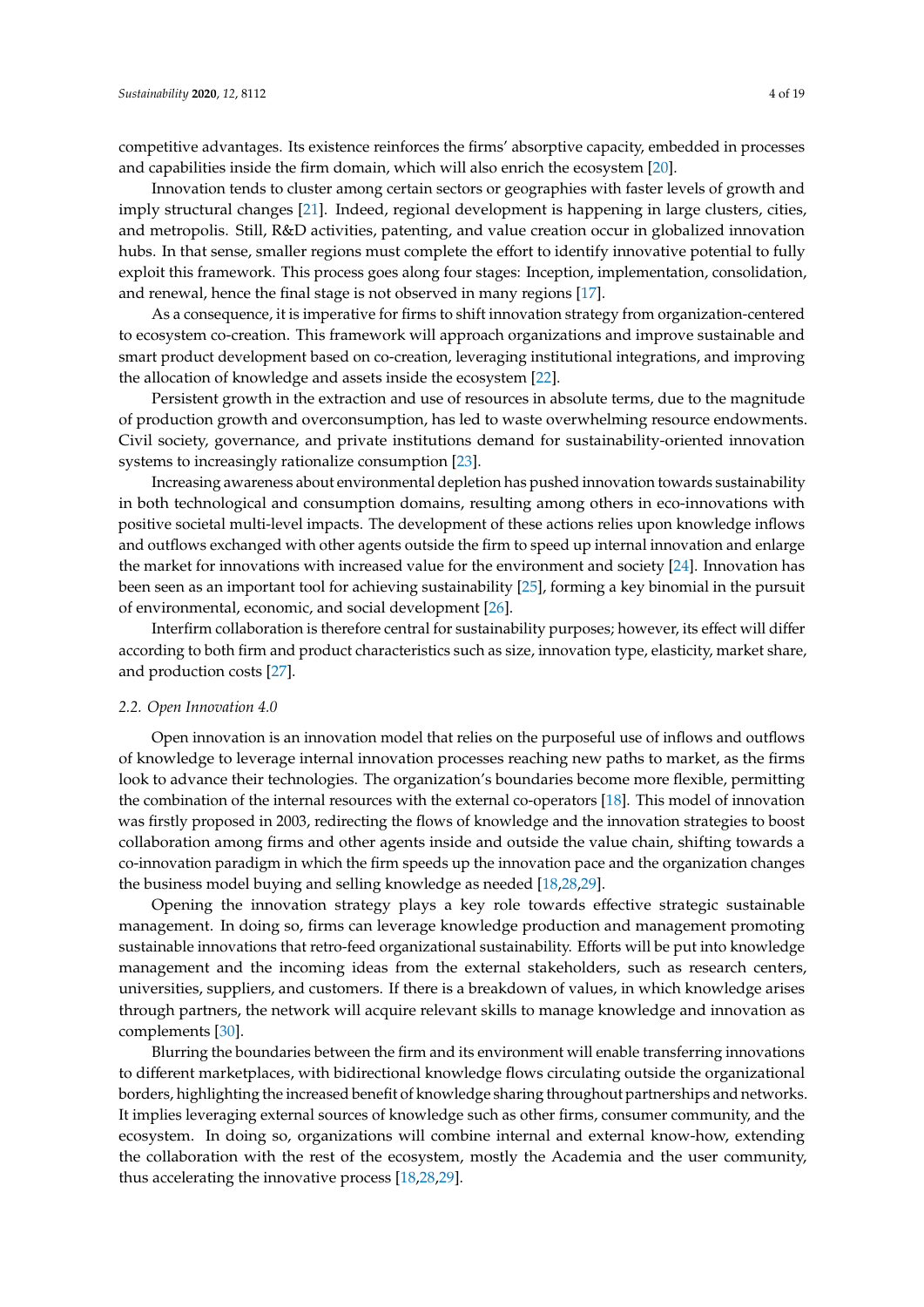Regardless of the centrality of the user community in driving socio-technical transitions, its role within sustainable innovation remains largely overlooked by policymakers. Empirical evidence proves that these agents can no longer be neglected; still, policymakers remain apprehensive about the potential of the user community in this process [\[31\]](#page-16-6).

Researchers, practitioners, and policy makers quickly understood the importance of the shifting paradigm, and OI was granted important acceptance and diffusion, due to its adherence to reality. Nearly a decade later, the framework was updated arguing that success of the process depends on the knowledge flows and that they should be carefully managed inside and outside the firm boundaries with straightforward mechanisms providing already-established solutions, accordingly to the business model for all kinds of knowledge flows [\[29\]](#page-16-4).

Despite some skeptical considerations [\[32\]](#page-16-7), the concept was awarded the trust of the community and remained in solid position, being refined by several authors e.g., [\[33–](#page-16-8)[36\]](#page-16-9). Most of the criticisms relied on the need for strong clarification about the agents needing to be involved in the process and their role in the development of the actions [\[37](#page-16-10)[,38\]](#page-16-11); however, decentralization in governance is the major challenge put forward by this framework [\[39\]](#page-16-12). Innovation is a complex and uncertain process with natural hindering factors; however, open innovation will naturally speed up the pace innovation outputs arise.

Ten years after the concept proposal, Open Innovation 2.0 was reshaped, connecting to the quadruple helix, adding the civil society to the usual players (government, university, and firms), and as a consequence, adding the structural changes driven by user-oriented innovation models; in these frameworks, the speed of the innovation process is accelerated as the different phases co-exist and are set a real world context [\[3\]](#page-15-2). The second version of the framework underlines new foundations enhancing the importance of networks and collaborations, promoting interdependencies, relying on corporate entrepreneurship, promoting R&D, and specific intellectual property management, which combined with the accelerated exchange of ideas will boost innovation success, powered by synergies and complementarities [\[40](#page-16-13)[,41\]](#page-16-14). The establishment of trusted relations in aligned communities, networks, and stakeholders will be integrated in the surrounding communities thus creating an ecosystem. Innovation 3.0 was proposed in 2010 as conceptual approach, as "*Embedded Innovation*"; the framework encompasses the digital transformation. SMEs (Small and Medium Sized firms) that emerged in a digital and dynamic environment should rely on combined knowledge as it is the most important source of innovation, being essential for survival and growth [\[42\]](#page-16-15).

This framework captures how companies survive and the way they embed with the other players, focusing on the idiosyncrasies of each. The embedding of the different organisms requires the promotion of the "innovation ecosystems" and business models for innovation to generate sustainable ecosystems. Given the dynamic nature of the innovative process, the organizational process needs to encompass the exploration/exploitation binomial to survive the demanding environment [\[42,](#page-16-15)[43\]](#page-16-16).

When fed with innovation, embeddedness is a self-sustained process in which the firms along with its stakeholders interact in a certain environment, coexisting and stressing for survival; the process will shape the environment. Mutual influences are exerted, and the innovation process is intertwined with the environment along the innovation life cycle [\[43\]](#page-16-16).

Embedded innovation practices require the consumer involvement, and the perception of long-term ties between agents creating value and critical development of complementarities among them, seeding the sustainable economies of the future. As a consequence, the framework cannot be considered a substitute but a complement to the conventional models. Structural innovations, despite their importance, are bounded to firms' internal resources, limiting the ability to stay competitive in the long run and beat the competition [\[42,](#page-16-15)[44\]](#page-16-17).

The improvement of already existing products also generates value to the consumer and the civil society due to the engagement with smart techniques and responsibility. This model will allow for the maintenance of the demanding pace of the innovation locomotive. Additionally, valuing consumer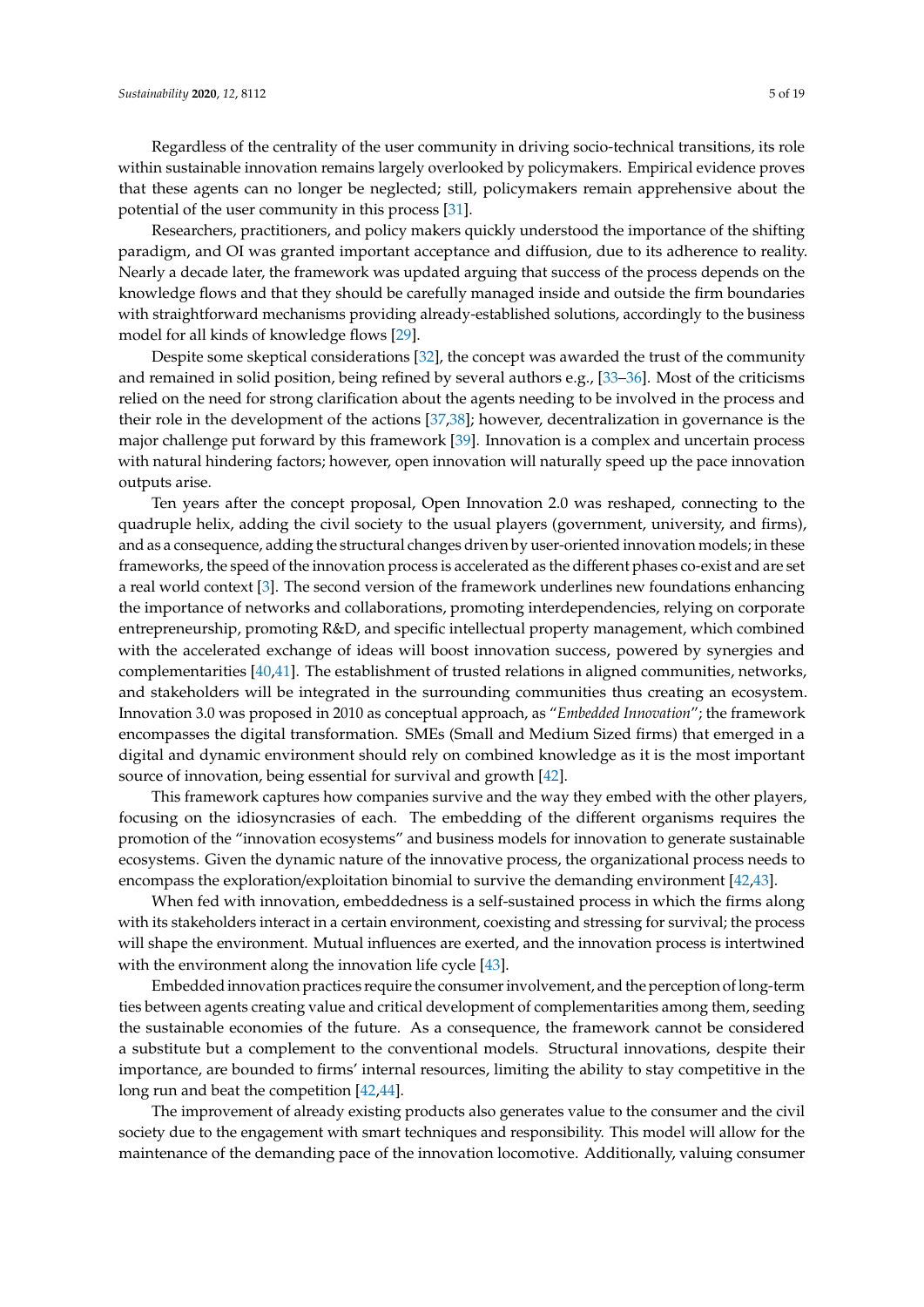habits will address the environmental responsibility issues, which are at the core in present policy actions [\[44\]](#page-16-17). Embedded innovation therefore builds upon structural innovation.

The creation of sustainable sources of growth will rely on expanding from structural innovation to the consumer-community, tying in with the society. These enlarged communities will encompass diverse people, with different backgrounds, working together towards the creation of an interdependent existence [\[45\]](#page-16-18). This paradigm requires potential focus, relationship-based value, and transformational stakeholder engagement to create a sustainable competitive advantage connected to the business model [\[44\]](#page-16-17). When moving to the ecosystem level, sustainable innovative practices include the co-creation of knowledge, the engagement of stakeholders, and the value chain to promote improvements in products, technology, and environment [\[46\]](#page-16-19). The ideas that feed the innovation process come from people; as a consequence, they need to be stimulated to generate, discuss, and share them. This atmosphere will leverage firm performance and accelerate the innovation cycle, so training people to acquire this *mindset*, creating and recognizing relevant knowledge, will enhance innovation [\[45\]](#page-16-18); notwithstanding, larger firms and firms operating in broad marks are more prone to adopt the framework as they have increased awareness about the importance of the environment in their competitiveness [\[47\]](#page-16-20).The implementation of open innovation in smaller firms is dependent on their persistent managing control over complexity. Due to their versatility, they can be more effective in combining alternative practices, introducing new products and new markets, creating virtuous innovation cycles based upon systematic emergence and partially on complexity control; this will keep the openness of the culture and the business model alive, rising altruism and promoting trust-based collaborations [\[48\]](#page-16-21).

The integration of the value chain (vertical and horizontal) and the interoperability will break down firm boundaries into a network; this dynamic process will change and create the existing roles of agents. Creating and benefiting from the value emerging from the ecosystem goes beyond the individual value chains, forcing business models to change, shifting to industry 4.0 or alike [\[49,](#page-16-22)[50\]](#page-16-23). In this environment, firms will develop new capabilities and meet the consumer-community by means of digital tools gathering and analyzing data to support evidence-based strategies being part of a multi-sided dynamic ecosystem rather than a linear value chain [\[51\]](#page-16-24).

Industry 4.0 was firstly proposed by the German government in 2011 as a milestone to the fourth industrial revolution. It encompasses multiple advances in digitization, automation, and robotizations. It will transform the value chain to global business model, based on the construction of systems and relationships between machines and machines and humans [\[1\]](#page-15-0).

This model promotes an accelerated innovation cycle, which accommodates fast-changing consumer expectations, switching to automatization, digitization, and digital security. Consequently, at its core is fostering cooperation and networking among businesses and other entities in the ecosystem to tackle challenges but also to develop new innovations, ideas, or even new businesses [\[52\]](#page-17-0). Regardless of the individual characteristics, the open innovation framework will facilitate the creation and understanding of different linkages to be established with players to raise the efficiency of the innovative process, as well as the exchange of resources and knowledge with other entities.

The evident need for transition towards the digital requires a technological push from firms, and with the acceleration of the innovation processes, firms must be able to quickly identify the value of the open innovation processes [\[53\]](#page-17-1), and leverage their competences to speed up the transition to digital. In the presence of global business models, in which there is constant communication, networking is essential among similar and different players. This exchange of information and knowledge transfer at a macro scale will make the best practices available to everyone, embedding all members with front-edge technology, which will optimize the use of resources, respect the environment, and include community values, being a consequence of sustainable ecosystems.

The literature highlights the existence of an N-shaped curve called the open innovation paradox, which has to be fold back. With the digital transformation, the dynamics of open innovation is increasing rapidly overcoming the inflection point, decreasing the costs of these dynamics, which is in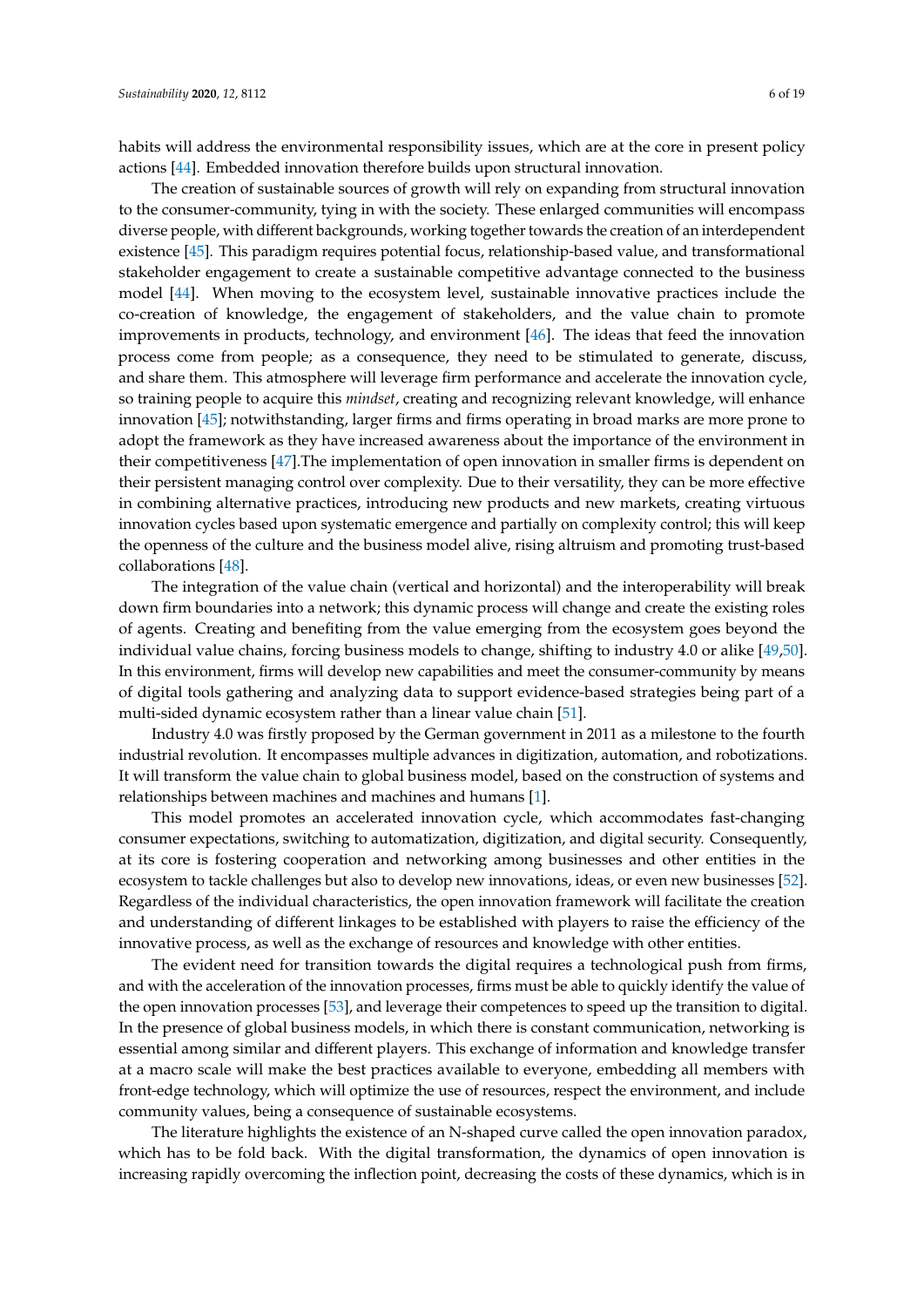"rocket-shooting stage" for firms, institutions, and all other players in the ecosystem [\[54\]](#page-17-2). The university seems to play a major role in this process, demanding mutual adjustments [\[55,](#page-17-3)[56\]](#page-17-4); still, the transition demands for the establishment of alliances [\[57\]](#page-17-5) and the exploitation of the academic research in industrial innovations [\[58\]](#page-17-6), as the knowledge produced in universities is increasingly valuable to firms [\[59\]](#page-17-7).

Developing open innovation strategies intertwines external sources of knowledge with the internal; this dynamic process combines knowledge, human and financial resources, and all other players in the collaborative ecosystem [\[60\]](#page-17-8). Specific external supports are therefore required mainly in the case of smaller firms; a good practice in this field is partnership development, multi-dimensional clustering with legal support responding to market changes with prompt sustainable innovations [\[47\]](#page-16-20).

Open innovation will help turn the immense challenge Europe is facing into an opportunity by investing in the future. European Green Deal the digital transformation initiatives will boost employment throughout innovative and inclusive growth, fostering the resilience of societies environmental sustainability [\[61\]](#page-17-9).

#### *2.3. The Loose Links in OI and the Ecosystem: University-Industry-Collaborations*

Knowledge is the masterpiece of the whole open innovation framework, in particular, the external (tacit or explicit), as it relies on the flows; the process requires the coordination of research and development within and integrated horizontal concept to minimize the costs, by means of outsourcing research results developed by the company [\[30\]](#page-16-5).

Open innovation has been addressed in different perspectives and the conceptual framework has evolved, however the analysis of the patterns of linkage and the associated gains with external collaborations is still overlooked [\[62\]](#page-17-10), along with the drivers of collaboration and why and with which external entities to collaborate [\[56](#page-17-4)[,57\]](#page-17-5).

According to Shin et al. [\[63\]](#page-17-11), six knowledge capacities are required to build an open innovation framework: (1) Transformative capacity; (2) connective capacity; (3) inventive capacity; (4) absorptive capacity; (5) innovative capacity; and (6) desorptive capacity. These competences will allow the retention of internal and external knowledge, its exploration, and exploitation. The connective capacity refers to the ability to establish links with other agents to access external knowledge bases, through inter-organizational relationships such as strategic alliances.

Sustainability is undoubtfully essential these days; nevertheless, going through its path is approached differently among communities. Innovation has recently emerged as a means to achieve sustainability. An integrative capability-based framework (including exploration, retention, and exploitation phases of innovation) based on the classic evolutionary model must be implemented, as sustainability requires more diverse and particular sustainable partners. The effectiveness of the innovation process depends on the context, enabling the combination of open innovation capabilities with the specific context of sustainable development [\[64\]](#page-17-12).

Universities are at the center of the innovation process given their role in educating students as agents of innovation, promoting and inspiring their critical spirit [\[65\]](#page-17-13), and transferring their knowledge to promote organizational aptitudes and development tools, which are extremely valuable assets inside the organizations [\[66,](#page-17-14)[67\]](#page-17-15).

The analysis of the economic performance along with the innovative strategies of developed economies reinforces the importance of knowledge production and diffusion in different technological regimes as a booster of competitive advantages [\[68\]](#page-17-16). According to Xie and Wang [\[14\]](#page-15-13), there are six principal modes by which firms engage in open innovation ecosystems: (a) Firm–university–institute cooperation, (b) interfirm cooperation, (c) firm intermediary cooperation, (d) firm-user cooperation, (e) asset divestiture, and (f) technology transfer; here, the focus will be put on the first.

As a consequence, university firm collaborations play a determinant role in the promotion of those flows, promoting enlarged exchanges in seminal and specific domains [\[56–](#page-17-4)[58\]](#page-17-6). The challenges of the future and the empowered role of the Academia in the ecosystem demand institutional and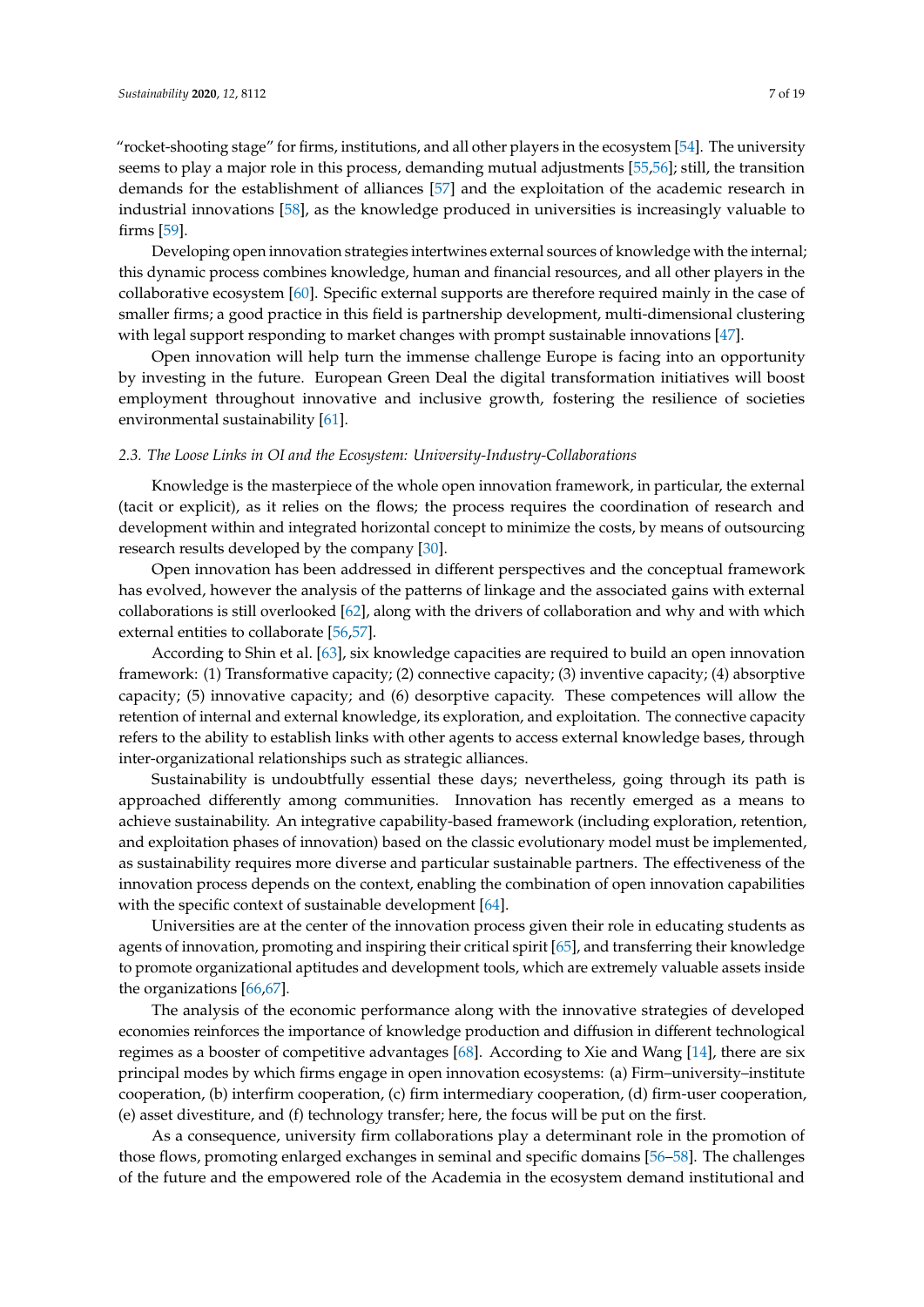bureaucratic adjustments. The active enrolment in research projects, which will shift the priorities and the financing incentives of the institutions, will force them to abandon the ivory tower fostering closer relations with the entrepreneurial sphere [\[55\]](#page-17-3). University–industry collaborations encompass a multi-layer framework of collaborative research, scientific consulting, or research contracts intertwining the theoretical and real-world dimensions [\[69,](#page-17-17)[70\]](#page-17-18).

The interconnectedness of universities and firms will backup policy frameworks such as the Research and Innovation Strategy for Smart Specialization (RIS3) harmonizing regional and national innovation ecosystems with the helix [\[71\]](#page-17-19), with multiple influences among institutions with constant and bidirectional influences sustaining the entrepreneurial ecosystem with the richness of a reef [\[72\]](#page-17-20). At present, the dissemination of the digital transformation is eroding the traditional boundaries of the industry, requiring the redesign of the existing Business Models [\[44\]](#page-16-17).

The Fourth Industrial Revolution is considered as the most powerful innovation driver at present, causing an entire innovative wave; features such as real-time capability, interoperability, and the horizontal and vertical integration of production systems through ICT systems will soon become a reality [\[52\]](#page-17-0). Meeting this transformation is urgent for firms to survive a globalized competition and the ever-changing demand, which shortens innovation and product lifecycles demanding for a more interactive environment [\[50\]](#page-16-23).

The shape and intensity of the collaborations will be strongly influenced by the university research resources along with the competences of the research teams and the institutional orientation for the commercialization of science [\[67](#page-17-15)[,69,](#page-17-17)[73\]](#page-17-21).

More than ever, universities and firms will collaborate based on the belief that their complementarity will reinforce the strength and the gains concerning they partnership, given that the absence of competition will prevent opportunistic behaviors, reinforcing trust [\[57,](#page-17-5)[69\]](#page-17-17) and combining different endowments of physical and human resources with expertise [\[69,](#page-17-17)[74\]](#page-17-22). Very often, these collaborations pushed universities to move from traditional to entrepreneurial organizations [\[75](#page-17-23)[,76\]](#page-18-0).

Traditionally, universities connect to knowledge transfer by means of education. Skilling the labor force will bridge the knowledge from the inside to the outside world. Through research, they become engines of knowledge creation and diffusion, producing new technologies and tools useful for the entrepreneurial agents, making fruitful connections. These R&D dynamos bridge scientific knowledge to applied knowledge by means of scientific networks, which will help the firms in speeding up their innovation cycles and decreasing innovation costs [\[71](#page-17-19)[,72](#page-17-20)[,76\]](#page-18-0). The knowledge transfer should incorporate the regional needs consequently creating positive *spillovers* to the local community. Nowadays, the university cannot be detached from its ecosystem, as it must commit to the community needs in the generation of sustainable actions and welfare. Moreover, most universities draw upon public funding, which means that they shall give back to tax payers, and firms may use their facilities and technology to reduce their costs, tethering internal R&D with the external knowledge. The last decades have shown an exponential increment of this concern, and presently, the third mission is the touchstone with the innovative ecosystem multiplying the extent of the public policies [\[59](#page-17-7)[,65](#page-17-13)[,71\]](#page-17-19).

The role of Universities in the promotion of open innovation strategies goes in line with its missions as fostering more efficient innovation cycles including public R&D, in this line mutual enhancement, expectably the innovation ecosystems will raise. The metamorphosis of the university into an entrepreneurial institution is inevitable [\[51\]](#page-16-24), and the new innovation policy frameworks are now assessed in terms of social coordination rather than market oriented [\[57,](#page-17-5)[62\]](#page-17-10). However, public research is unique due to its independence and the distancing with commercial leitmotifs having the ability to radically change the landscape of the industry.

In addition to knowledge generation, universities will train their students, supplying the industry with graduated individuals [\[55,](#page-17-3)[66\]](#page-17-14). Hence, the university also benefits from its involvement with the industry gaining awareness of the real-world concerns and technological trends, and finding occupations for their students [\[57](#page-17-5)[,58\]](#page-17-6). The role of the universities in regional and national systems of innovation is widely accepted, thus the policy actions and instruments to tackle this issue is fuzzy.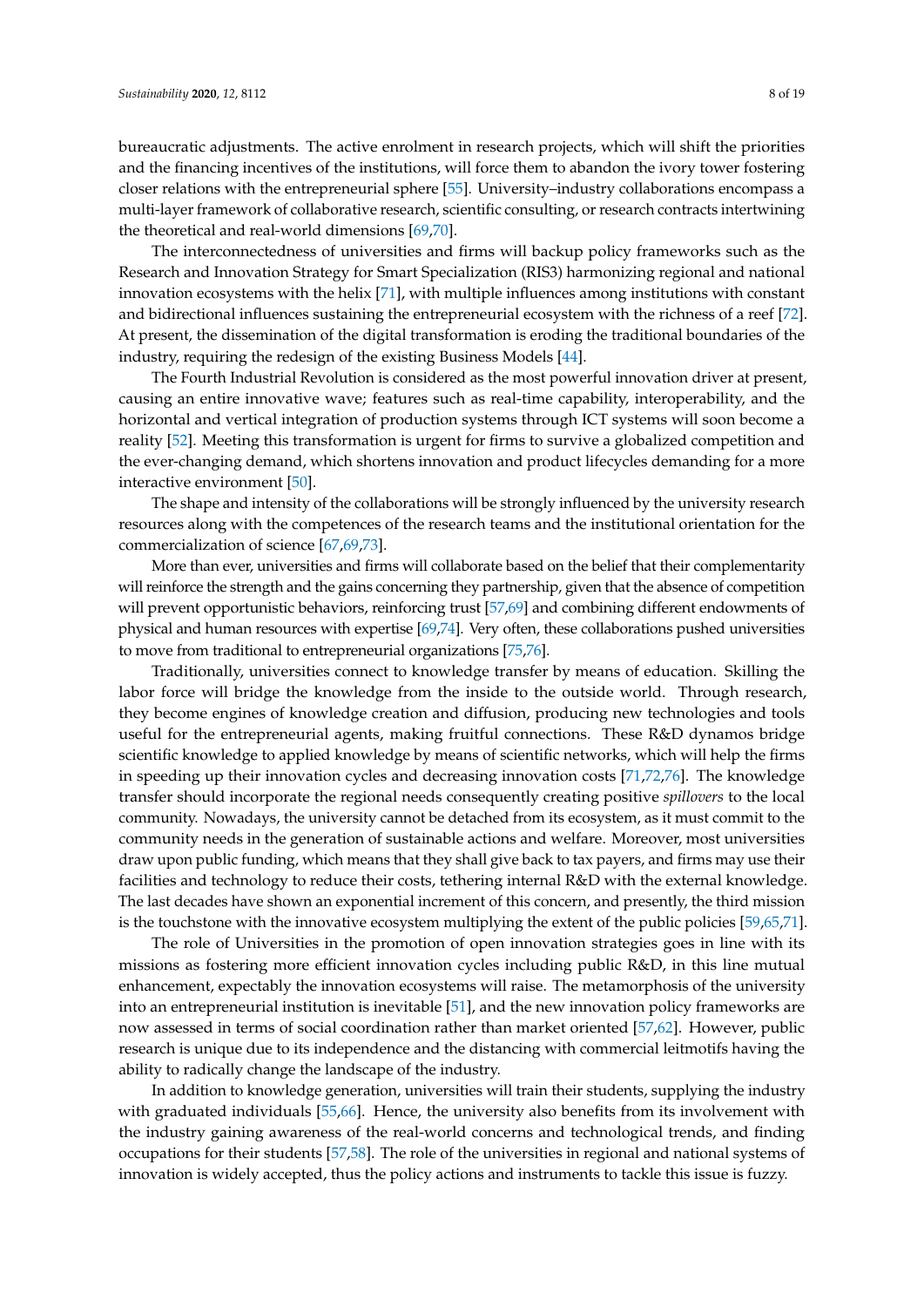Open innovation helps in framing the entrepreneurial mission of universities as it promotes networking between the heterogeneous players to transfer and commercialize knowledge [\[42,](#page-16-15)[46\]](#page-16-19). Loaded with enlarged missions, universities are seen as the holy grail for the development of open innovative ecosystems [\[42\]](#page-16-15); with the increased demand for technological progress and disruptive innovations, firms operating in globalized markets have an increased incentive for companies to exploit collaborations with universities [\[51\]](#page-16-24), given their value as sources of information for innovation [\[53\]](#page-17-1).

Policy makers consider universities as knowledge crafters, at the center of the ecosystem catalyzing connections and flows of valuable information that will enhance the regional ability to generate income [\[20\]](#page-15-19). Multilateral connections appear, in the sense of university–industry–government collaborations, to promote the skilling of the workforce, knowledge diffusion, and sharing with the involvement of the civil society [\[56\]](#page-17-4).

The promotion of sustainable innovation ecosystems is a co-creative process in which players must contribute and benefit from knowledge creation relying upon absorptive capacities and improvements [\[76\]](#page-18-0). In this symbiotic process, the role of each agent overlaps mutually benefiting from different competences that will complement each other.

The university's third mission is leveraged by facilities such as science parks, industrial clusters knowledge transfer offices, incubators, and other infrastructures, which are placed nearby to simplify the link between the actors [\[72\]](#page-17-20). Consequently, shifting from conventional structures to networked structures has been the priority of many institutions [\[73](#page-17-21)[,76\]](#page-18-0). At present, research projects are often co-subsidized by public and private institutions, with private funding assisting government-funded projects and vice versa [\[58\]](#page-17-6).

However, the emerging entrepreneurial universities are highly focused on university–industry collaboration and may find themselves relatively limited to the type of research carried out at the institution. Ongoing research may be subject to the requests of the private agents with a solution-driven logic, which will serve the purposes of the ecosystem in the short term, consequently restricting curiosity-driven experimentation and random research performed by scientists [\[75\]](#page-17-23).

This transformation possibly endangers basic research and, with no investments in long-term incremental R&D, biased profitable initiatives will emerge, as no incentive schemes are created for non-commercial research. Additionally, the paid interest of industry is the existing research that releases the government from supporting public research, as universities become less dependent on public funding, arguing in favor of university funding closely linked to its economic impact [\[58,](#page-17-6)[65\]](#page-17-13). The situation will worsen as the enrolled private agents, either as sponsors or as free-riders, become successful in appropriating the knowledge produced by the public sector, with the contribution of tax payers, patenting the findings and internalizing monopoly profits on the one hand and preventing the general spread of the progress on the other [\[62](#page-17-10)[,65\]](#page-17-13).

The implementation of generalized open innovation strategies in the ecosystem towards the digital transformation process will approach different players, placing them in convergent technological paths. The reinforcement of this paradigm by means of public policy, with the active intervention of all agents in the ecosystem, is fundamental to achieve long-term sustainability, guaranteeing the continuity of regions.

# **3. Methodology**

To measure the role of open innovation strategies in the promotion of sustainable innovative ecosystems, five logit models were run. In doing so, empirical evidence will be gathered to discuss the impact of the open innovation strategy along with reliance on public funds and the user community, as well as firm structural characteristics that impact the propensity to perform the different innovation types, and address the role of the innovation sources, such as the universities, as enhancers of the effect.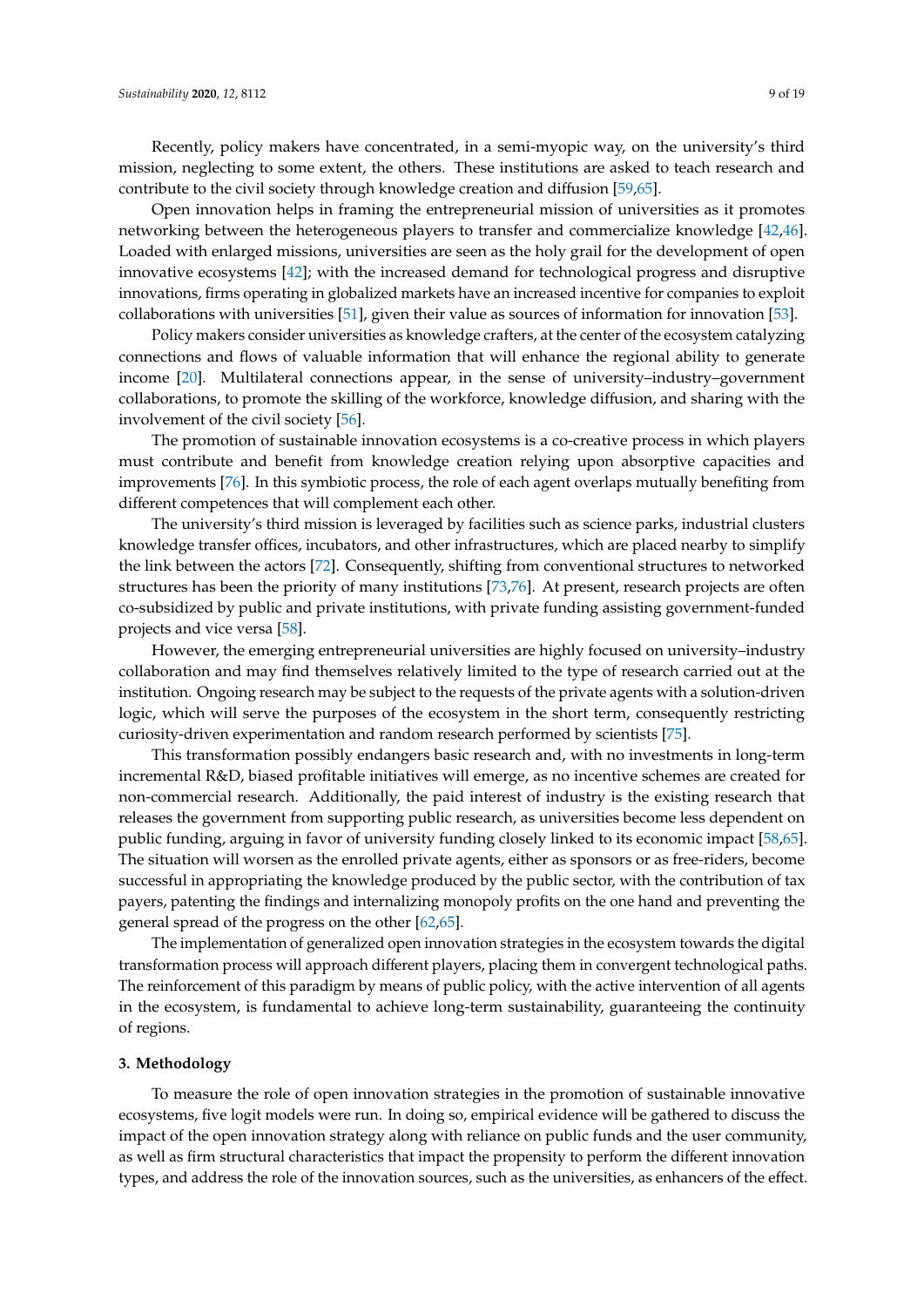#### *3.1. Database Description*

Empirical analysis will rely on data from the Community Innovation Survey (CIS) 2016, from Portugal, covering the biennia of 2014–2016. The database includes 6775 firms operating in Portugal with heterogeneous structural characteristics and innovative profiles. This survey is the most comprehensive concerning innovation-related issues providing enlarged evidence for the relevant variables in use.

Innovative strategies take time to produce effects, and innovation cycles are long. The efforts performed by this period will hopefully produce the desired effects in the future. Addressing the case of Portugal is of particular interest in this period as it is amongst the regions that have made the greatest evolution in the recent years, being classified in 2019 and 2020 as a "strong innovator". To the European Innovation Scoreboard, transition towards the leading stage was reached only in a group of seven countries. In Portugal, these years were the greatest "leaps" after a persistent classification as "moderate innovator"; additionally, its leading capacity was highlighted in domains such as "innovation in SMEs" [\[61\]](#page-17-9).

### *3.2. Exploratory Analysis*

To provide a detailed description of the variables in use, Table [1](#page-9-0) addresses a description of each variable and its scale of measurement. In most cases, the measurement follows the CIS original scale; in others, simple mathematical conversions were performed.

<span id="page-9-0"></span>

| <b>VARIABLES</b>  | <b>DESCRIPTION</b>                                       | <b>MEASUREMENT</b>                               |  |  |  |  |
|-------------------|----------------------------------------------------------|--------------------------------------------------|--|--|--|--|
| TEC REG $(1)$     | Technological regime of the firm (according to Boliacino | $1 =$ supplier dominated; $2 =$ scale intensive; |  |  |  |  |
|                   | and Pianta) [77]                                         | $3$ = specialized supplier; $4$ = science based  |  |  |  |  |
| SIZE(2)           | Firm dimension                                           | 1-3 degree                                       |  |  |  |  |
| EXP PROP (3)      | Proportion of the turnover exported                      | Decimal                                          |  |  |  |  |
| EMPUD(4)          | Human Capital intensity                                  | 1-6 degree                                       |  |  |  |  |
| OPEN(5)           | Performing inbound and outbound innovation               | Binary                                           |  |  |  |  |
| FUNDS(6)          | Beneficiary of funds                                     | 1 to 4 count                                     |  |  |  |  |
| SUMI(7)           | Relying upon Universities as source of innovation        | Binary                                           |  |  |  |  |
| USER_COMM (8)     | Relying upon User Community as source of innovation      | Binary                                           |  |  |  |  |
| $HSI$ LEG $(9)$   | Concerned about Hygiene and Security legislation         | Binary                                           |  |  |  |  |
| $ENV$ LEG $(10)$  | Concerned about Environmental legislation                | Binary                                           |  |  |  |  |
| INT ASSET $(11)$  | Having registered copyrights or others                   | Binary                                           |  |  |  |  |
| PROD INNOV (12)   | Having performed product innovation                      | Binary                                           |  |  |  |  |
| PROC INNOV (13)   | Having performed process innovation                      | Binary                                           |  |  |  |  |
| ORG INNOV (14)    | Having performed organizational innovation               | Binary                                           |  |  |  |  |
| MKT INNOV (15)    | Having performed marketing innovation                    | Binary                                           |  |  |  |  |
| <b>TECH INNOV</b> | Having performed product or process innovation           | Binary                                           |  |  |  |  |
|                   |                                                          |                                                  |  |  |  |  |

**Table 1.** Variable description.

Concerning technological regimes, firms were divided into four categories, according to technological intensities. Firm dimension encompasses small, medium, and large, following the European Commission methodology and the European Innovation Scoreboard [\[61\]](#page-17-9). Human capital was divided into intensities, following the CIS methodology and the EIS [\[61\]](#page-17-9). Innovation types were appraised as binary variables, depending on the firm response. The proxies in use follow the survey methodology and are further described in Table [1,](#page-9-0) and were similarly used in [\[78\]](#page-18-2).

Table [2](#page-10-0) provides the descriptive statistics and the correlations among the variables in use. Regarding correlation, moderate intensity is found, which highlights the accuracy of the set used and guarantees the inexistence of multicollinearity. This was further reinforced with VIF (variance inflation factor) tests, which pointed in the same direction.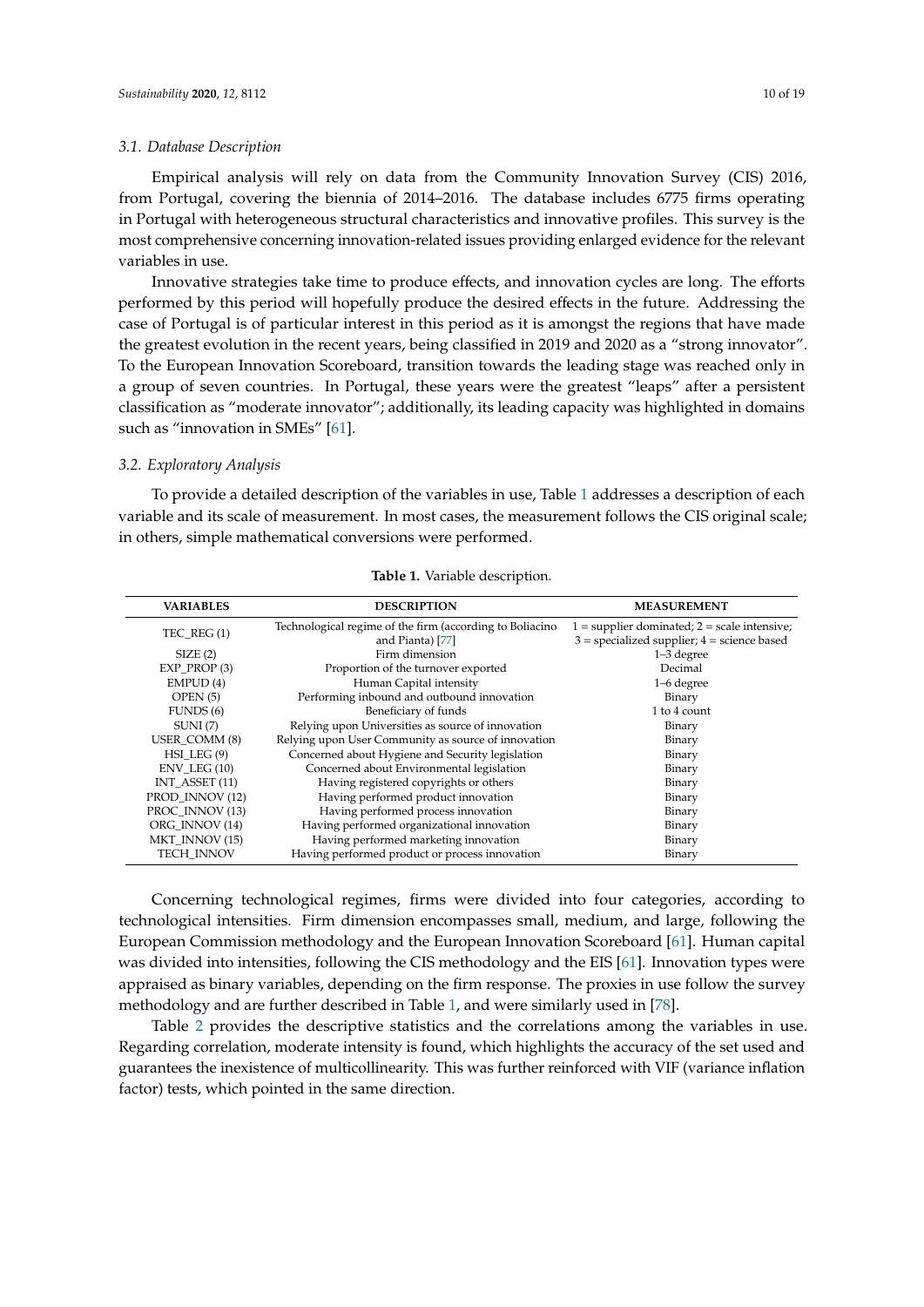<span id="page-10-0"></span>

| <b>VARIABLES</b> | Mean  | S.D.  | Min      | Max          | (1)  | (2)  | (3)  | (4)  | (5)  | (6)  | (7)  | (8)  | (9)  | (10) | (11) | (12) | (13) | (14) | (15) |
|------------------|-------|-------|----------|--------------|------|------|------|------|------|------|------|------|------|------|------|------|------|------|------|
| TEC REG(1)       | 1.753 | 1.100 |          | 4            | 1.00 |      |      |      |      |      |      |      |      |      |      |      |      |      |      |
| SIZE(2)          | 1.351 | 0.572 |          | 3            | 0.05 | 1.00 |      |      |      |      |      |      |      |      |      |      |      |      |      |
| $EXP$ $PROP(3)$  | 0.217 | 0.319 | 0        |              | 0.06 | 0.24 | 1.00 |      |      |      |      |      |      |      |      |      |      |      |      |
| EMPUD(4)         | 2.413 | 1.830 | 0        | 6            | 0.44 | 0.15 | 0.04 | 1.00 |      |      |      |      |      |      |      |      |      |      |      |
| OPEN(5)          | 0.103 | 0.304 | 0        | $\mathbf{1}$ | 0.11 | 0.22 | 0.14 | 0.20 | 1.00 |      |      |      |      |      |      |      |      |      |      |
| FUNDS(6)         | 0.295 | 0.700 | $\Omega$ | 4            | 0.13 | 0.18 | 0.19 | 0.17 | 0.34 | 1.00 |      |      |      |      |      |      |      |      |      |
| SUNI(7)          | 0.476 | 0.499 | $\Omega$ |              | 0.14 | 0.20 | 0.09 | 0.23 | 0.23 | 0.21 | 1.00 |      |      |      |      |      |      |      |      |
| USER COMM (8)    | 2.363 | 2.383 | 0        | 6            | 0.10 | 0.13 | 0.11 | 0.21 | 0.23 | 0.27 | 0.41 | 1.00 |      |      |      |      |      |      |      |
| $HSI$ LEG $(9)$  | 0.718 | 0.483 | $\Omega$ | 5.           | 0.08 | 0.12 | 0.10 | 0.20 | 0.21 | 0.26 | 0.03 | 0.62 | 1.00 |      |      |      |      |      |      |
| $ENV$ LEG $(10)$ | 0.722 | 0.489 | $\Omega$ | 5.           | 0.07 | 0.12 | 0.10 | 0.19 | 0.22 | 0.27 | 0.06 | 0.61 | 0.96 | 1.00 |      |      |      |      |      |
| INT ASSET $(11)$ | 0.289 | 0.705 | $\Omega$ | 6            | 0.13 | 0.11 | 0.15 | 0.20 | 0.26 | 0.28 | 0.18 | 0.24 | 0.20 | 0.19 | 1.00 |      |      |      |      |
| PROD INNOV (12)  | 0.335 | 0.472 | $\Omega$ |              | 0.04 | 0.10 | 0.17 | 0.08 | 0.26 | 0.29 | 0.08 | 0.40 | 0.45 | 0.45 | 0.23 | 1.00 |      |      |      |
| PROC INNOV (13)  | 0.495 | 0.500 | $\Omega$ |              | 0.03 | 0.14 | 0.12 | 0.10 | 0.25 | 0.29 | 0.03 | 0.48 | 0.62 | 0.61 | 0.16 | 0.39 | 1.00 |      |      |
| ORG INNOV (14)   | 0.358 | 0.480 | $\Omega$ |              | 0.10 | 0.12 | 0.11 | 0.22 | 0.24 | 0.23 | 0.15 | 0.43 | 0.47 | 0.47 | 0.23 | 0.27 | 0.40 | 1.00 |      |
| MKT INNOV (15)   | 0.396 | 0.489 | $\Omega$ |              | 0.05 | 0.04 | 0.01 | 0.20 | 0.20 | 0.21 | 0.12 | 0.49 | 0.50 | 0.50 | 0.26 | 0.35 | 0.37 | 0.42 | 1.00 |

## **4. Econometric Analysis**

#### *4.1. Econometric Estimations*

In order to appraise the determinants of the innovative performance for each innovation type, five logit models were run, which are presented in the following Table [3.](#page-10-1) Models 1 and 2 refer to the conventional types of innovation: Product and process, respectively. Model 3 encompasses having performed any of the types of technological innovation (product or process). Non-technological types of innovation such as marketing or organizational appear in Model 4 and Model 5, respectively. Open innovation studies focus on product and process innovations; however, given the emergent importance of the other types, analysis was further extended.

<span id="page-10-1"></span>

| <b>VARIABLES</b> | <b>PROD_INNOV</b> | <b>PROC_INNOV</b> | <b>TECH_INNOV</b> | ORG_INNOV    | <b>MKT_INNOV</b> |  |  |
|------------------|-------------------|-------------------|-------------------|--------------|------------------|--|--|
| TEC_REG          | $-0.053*$         | $-0.109$ ***      | $-0.184$ ***      | $-0.035$     | $-0.137$ ***     |  |  |
|                  | (0.032)           | (0.037)           | (0.053)           | (0.032)      | (0.033)          |  |  |
| <b>SIZE</b>      | $-0.110*$         | $0.216$ ***       | 0.051             | 0.061        | $-0.218$ ***     |  |  |
|                  | (0.057)           | (0.072)           | (0.103)           | (0.058)      | (0.059)          |  |  |
| EXP_PROP         | $0.726$ ***       | $0.242*$          | $0.592$ ***       | $0.182*$     | $-0.520$ ***     |  |  |
|                  | (0.105)           | (0.129)           | (0.205)           | (0.104)      | (0.107)          |  |  |
| <b>EMPUD</b>     | $-0.082$ ***      | $-0.101$ ***      | $-0.181$ ***      | $0.145$ ***  | $0.144$ ***      |  |  |
|                  | (0.021)           | (0.024)           | (0.035)           | (0.021)      | (0.021)          |  |  |
| <b>OPEN</b>      | $0.536$ ***       | $0.430$ ***       | $0.422**$         | $0.554$ ***  | $0.375$ ***      |  |  |
|                  | (0.098)           | (0.125)           | (0.190)           | (0.098)      | (0.101)          |  |  |
| <b>FUNDS</b>     | $0.188$ ***       | $0.181***$        | $0.180**$         | $0.106$ **   | $0.091**$        |  |  |
|                  | (0.044)           | (0.055)           | (0.085)           | (0.043)      | (0.045)          |  |  |
| SUNI             | $-0.028$          | $-0.049$          | 0.101             | 0.004        | $-0.141*$        |  |  |
|                  | (0.074)           | (0.089)           | (0.130)           | (0.074)      | (0.076)          |  |  |
| <b>USER COMM</b> | $0.114***$        | $0.094$ ***       | $0.080***$        | $0.161$ ***  | $0.254$ ***      |  |  |
|                  | (0.016)           | (0.020)           | (0.029)           | (0.017)      | (0.017)          |  |  |
| <b>HSI LEG</b>   | $-0.050$          | 0.560             | 0.665             | 0.072        | 0.003            |  |  |
|                  | (0.241)           | (0.349)           | (0.501)           | (0.243)      | (0.247)          |  |  |
| <b>ENV LEG</b>   | 0.365             | $-0.282$          | $-0.640*$         | 0.091        | 0.103            |  |  |
|                  | (0.229)           | (0.267)           | (0.345)           | (0.219)      | (0.227)          |  |  |
| <b>INT_ASSET</b> | $0.346$ ***       | $-0.033$          | 0.134             | $0.300$ ***  | $0.527$ ***      |  |  |
|                  | (0.049)           | (0.052)           | (0.088)           | (0.047)      | (0.054)          |  |  |
| Constant         | $-0.551$ **       | $0.780**$         | $2.606$ ***       | $-1.432$ *** | $-0.685$ ***     |  |  |
|                  | (0.243)           | (0.332)           | (0.455)           | (0.239)      | (0.242)          |  |  |
| Observations     | 4229              | 4229              | 4229              | 4229         | 4229             |  |  |

**Table 3.** Econometric estimations—marginal effects after logit estimation.

Standard errors in parentheses: \*\*\*  $p < 0.01$ , \*\*  $p < 0.05$ , \*  $p < 0.1$ .

Given the binary nature of the dependent variable (whether or not having performed innovation), a binary count model (logit) was implemented. Notwithstanding, most of the empirical evidence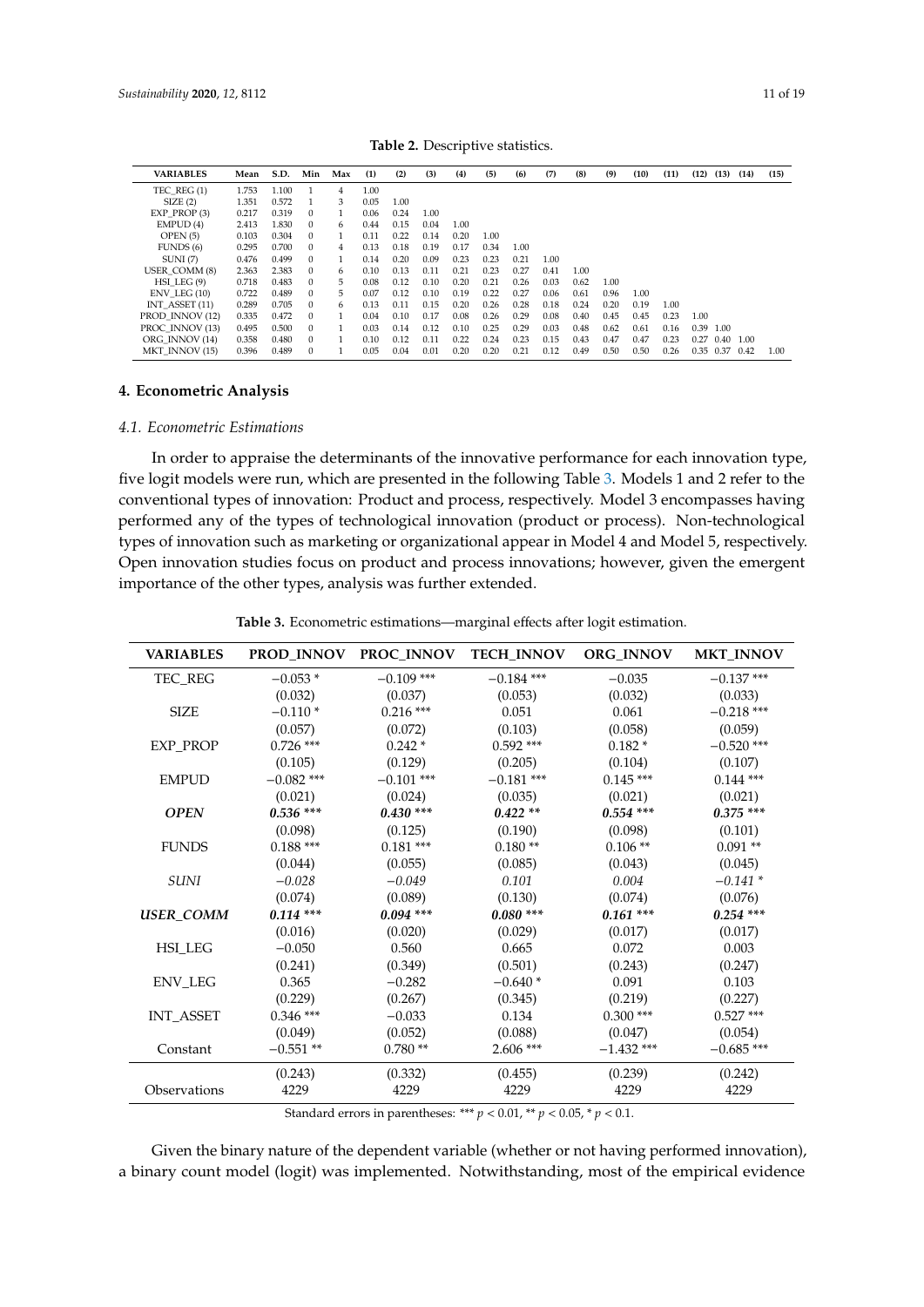presents different frameworks in terms of the dependent variables or establishes international comparisons, which precludes direct comparisons.

Logit estimations were omitted due to the impossibility of interpreting the coefficients; Table [3](#page-10-1) presents the marginal effects that quantify the impact on the propensity to innovate caused by changes in the independent variables.

Among the five models, the dependent variable does change to address the impacts of the exogenous variables in each type of innovation. Explanatory variables and controls are the same among the five models in use, allowing for inter-model comparisons.

# *4.2. Results and Discussion*

Firms belonging to more knowledge intensive technological regimes are naturally more prone to develop innovative activities irrespective of the innovation type [\[77](#page-18-1)[,79\]](#page-18-3). Empirical evidence proves to be contrary in this case, with firms in more knowledge intensive segmentations being less prone to innovate, and the impact being higher in technological innovations. This result is somehow deceptive as the policy makers tend to favor these areas.

There is a positive correlation between firm size and innovation; larger organizations look for appropriating and binding all the relevant ideas that lie beyond their boundaries [\[80,](#page-18-4)[81\]](#page-18-5). Contrarily from expected, size increments reduce the propensity to perform product or marketing innovation; conversely, concerning process innovation (Model 2), size raises the innovative propensity. These results evidence that policy makers cannot generalize policy requests based upon size.

Export propensity plays a positive effect on the propensity to innovate regardless the innovation type, with the exception of marketing innovation. Firms operating in external markets are more prone to have a dynamic innovative strategy; as a consequence, incentives promoting the access to foreign markers will reinforce innovative behaviors.

Concerning human capital intensity, the effect on technological innovations (product and process innovations) contradicts previous expectations [\[45\]](#page-16-18), as enlarged stocks of employees with an undergraduate or more will deter innovations. On the contrary, non-technological innovations such as organizational or marketing will be enhanced by human capital intensity. Results evidence the fact that technological innovations are complementary enhanced physical and human capital.

Public funding raises the probability to perform innovation, regardless of the innovation type [\[58\]](#page-17-6); this result reinforces the importance of the conventional policy instruments in the promotion of innovation cycles.

Pursuing open innovation strategies, and their role promoting innovative ecosystems supporting the digital transformation [\[53\]](#page-17-1), are the core of the empirical analysis. These strategies were proxied by the combination of inbound and outbound R&D flows; and appear with a strong positive impact in innovative propensity for all innovation types. In detail, firms performing open innovation strategies are 42.2 percentage points more prone to develop technological innovations than their non-innovative counterparts. Even for non-technological innovation, being open is still a strong booster raising the probability to innovate by 55.4 pp and 37.5 pp in organization and marketing domains.

Relying upon the university as a source of information for innovation is, according to the literature, an enhancer of the innovative performance [\[9](#page-15-8)[,70\]](#page-17-18), however the variable fails to be statistically significant notwithstanding the innovation type. The lack of significance of this variable needs to be further appraised; however, these results go along with previous research for the Portuguese case [\[78\]](#page-18-2). Despite the positive evolution of the innovation performance as a whole [\[61\]](#page-17-9), more needs to be done to promote University industry collaborations.

The effect of the augmented helix in innovative performance demands user-community involvement and the civil society along with the adoption of responsible practices in innovative strategies [\[19\]](#page-15-18). The influence of the user-community on the innovation initiatives was measured by a binary variable, which takes the value 1 if the firm indicates having considered the user opinion and further contributions to develop innovations. In all dimensions of analysis, the variable appears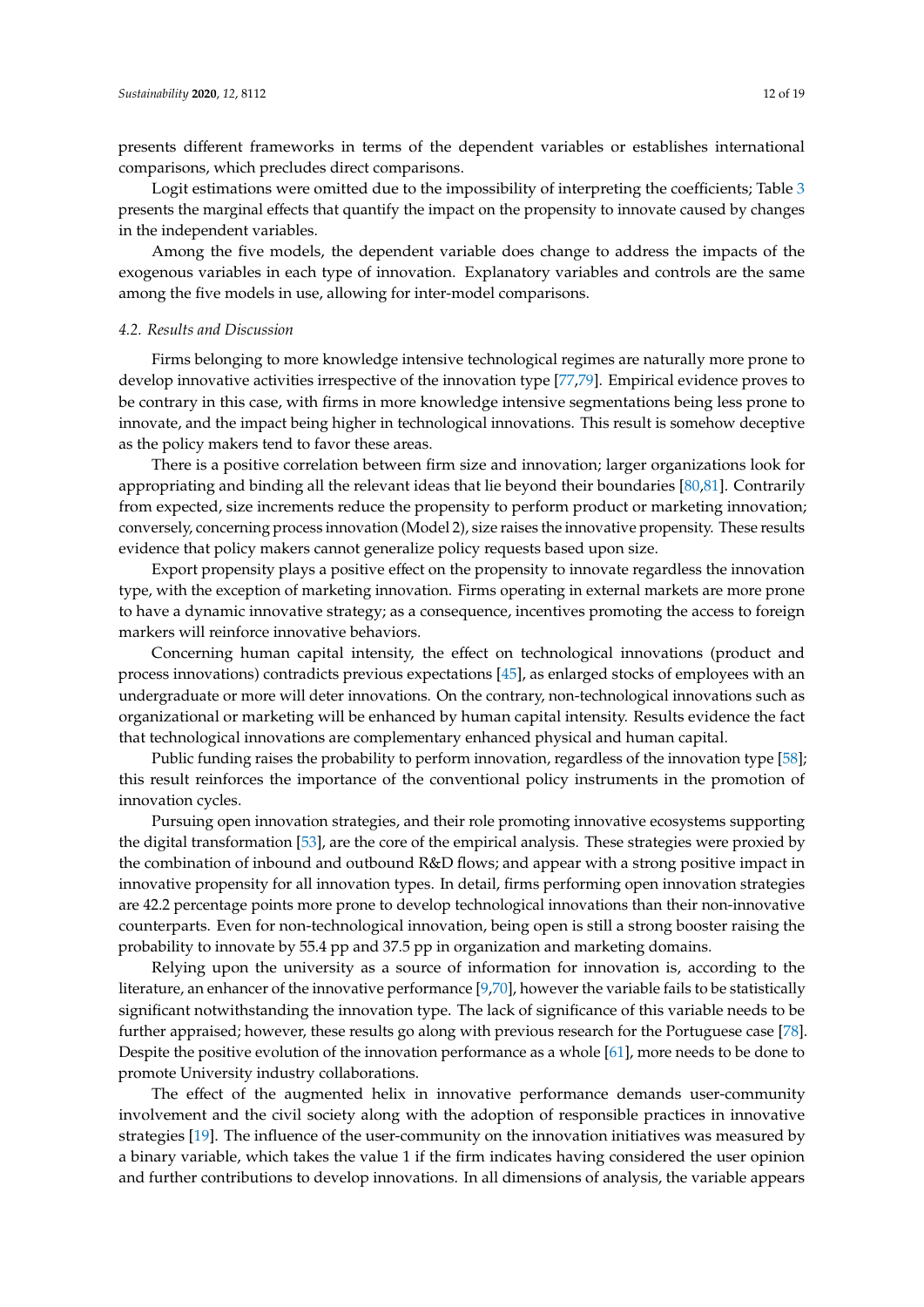with a positive impact in innovation. This result points towards the existence of co-creation dynamics encompassing the knowledge flows emerging from the ecosystem, retro-feeding innovation practices.

Social responsibility dimensions were appraised by means of legal aspects such as the hygiene and security along with the environment [\[73\]](#page-17-21). In general, these vectors are not yet relevant as innovation determinants. These results should get the attention of policy makers reinforcing the urgency for the redesign of these regulations. Sustainability strongly relies on public policy and its accuracy in generating desirable behaviors; as a consequence, the promotion of corporate responsibility cannot be neglected.

# **5. Concluding Remarks**

#### *5.1. Theoretical and Empirical Implications*

Innovation is the main driving force for sustainable development and the promotion of growth; as a consequence, the topic gained centrality in the agenda of policymakers, practitioners, and researchers. So, innovation and sustainability are considered, to some extent, two dimensions of the same reality [\[82](#page-18-6)[,83\]](#page-18-7). Regarding international regulations in the field of environmental protection, the focus was put on the preservation of natural resources [\[10\]](#page-15-9).

Drawing on a cross-sectional sample of firms operating indifferent sectors and running several logistic models to identify the determinants of the different innovation types, empirical evidence proves that open innovation, operation out of boundaries, public funding, and the user community promote innovation cycles. Moreover, technological regimes and dimension produce mismatched effects. This implies that economic and sustainability innovation goals can be attained at once.

As industrial innovations are becoming increasingly more open, it is important to understand where open innovation will add value to knowledge intensive processes. The digital transformation demands for connections, networks, and high speed in the innovation cycles. The present paper contributes to the identification of the importance of this new player recently identified and overlooked in the extant literature [\[37](#page-16-10)[,83](#page-18-7)[–85\]](#page-18-8).

As we journey, further efforts need to be made to systematically include the user community in the ecosystem, given its increasing importance [\[86\]](#page-18-9). The empirical findings underline that having the awareness and the proximity to these agents will avoid mistakes being made, as they are the entry gate to marketplace acceptance.

Additionally, the article theoretically and empirically identifies open innovation strategies as innovation boosters regardless of the innovation type, therefore grounding innovation ecosystems. Given the importance of adopting permeable organizational boundaries, managers should focus on this strategy, transforming their business models to meet the fast-changing requirements of the consumer-user community, combining internal endowments with the external, accelerating the innovation cycle, and reducing its costs.

Universities play a key role in creating human capital and in generating new knowledge through research. The article addresses the three missions of the university, and, contrarily to the previous, in empirical terms, the first mission seems to be properly established, as the human capital intensity influences innovative propensity.

Conversely, the connection with the university as a source of relevant knowledge to innovation fails to affect the innovation strategies. This unsettling fact deserves further attention and the identification of the adjustments to put universities at the center of knowledge networks. Nowadays, universities play a determinant role in the advance of basic research while in the 1980s, that mission was led by firms' R&D departments. Business will drain all possible appliances for their knowledge. Still, the firm focuses on their own business model whilst society seizes competition between different ideas. So, new R&D strategies are emerging and need further analysis.

Digital transformation will multiply interactions and sources in unprecedented ways, and open innovation will provide the opportunity to ground these connections, empowering users, optimizing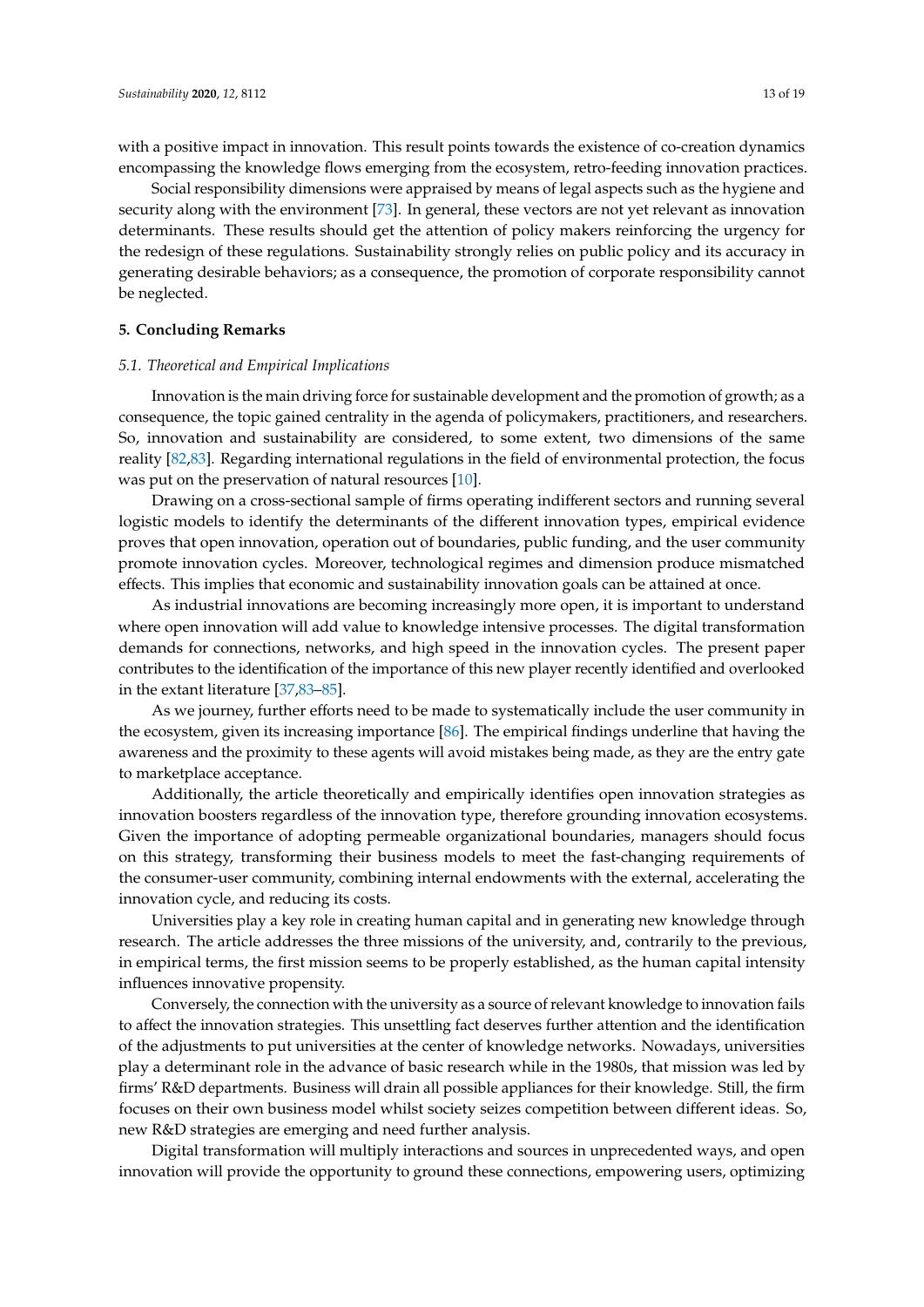the match between demand and supply, and minimizing waste. Competition pressure will come from the value chain and the empowered user [\[86\]](#page-18-9), and this shift demands accurate open innovation strategies. In accordance to Chesbrough [\[82\]](#page-18-6), the empirical evidence proves the need for addressing the intellectual property issues under the open innovation *mindset*, to meet the singularities of the innovation types and the changes brought by the cooperative innovation processes.

#### *5.2. Limitations and Future Research*

The importance of the value chain along with the Academia in the promotion of the innovation ecosystems has grasped the attention of academics, practitioners, and policy makers since the 1980s with the introduction of Etzkowitz's helix. As society evolves along with the technology, new players should be considered. The present article shed some light on the role of the user community, however the next generation of studies in the field needs to further explore the role of the digital revolution in the reshaping of the knowledge creation and diffusion processes and mostly the emergence of a central player: The user community.

Nowadays, consumers claim for sustainability requirements; traditional price competitive models are insufficient and the active involvement in environmental protection and social responsibility is demanded by stakeholders. In this vein, sustainability-oriented innovations are the new core of entrepreneurial innovative strategies [\[10](#page-15-9)[,82\]](#page-18-6). The present research does not measure the impacts on the firm performance, which deserves further attention.

Despite the numerous studies on university–industry collaborations, there is still insufficient evidence, concerning the upstream, midstream, and downstream aspects of this connection. It is also important to empirically address the role of open innovation as facilitator of this process. This loose link is probably deterring the development of more efficient innovation ecosystems [\[20](#page-15-19)[,87](#page-18-10)[,88\]](#page-18-11) in the Portuguese case [\[78\]](#page-18-2). The question that remains unanswered is: Why does the university fail to impact innovative propensity? This finding should be further analyzed to shed some light in what is hampering the establishment of solid connections between the Academia and the Industry. Open innovation is undermined if this pillar keeps lacking. All in all, practitioners and managers should be aware of the importance of this source of knowledge for their processes.

A more detailed analysis is required to understand the positive effect on non-technological innovation compared to the unexpected negative effect on technological innovations. The variable in use is perhaps broad, encompassing general degrees rather than specific competences being a limitation. Apparently, skilling is biased towards non-engineering competences. Separating the number of engineers from the grand total is impossible in the CIS database, but it could provide a finer conclusion. Despite the robustness of the respondent sample, present results emerge from a sectional analysis and they may represent an exceptional coordination rather than a long-term trend. Running the same empirical analysis in a diachronic perspective would reinforce the findings, which is an open avenue of research for future works.

Regardless of their structural characteristics, firms increasingly rely upon external sources of knowledge rather than closing themselves off by being confined to the exploitation of internal resources. However, perhaps due to uncertainty and complexity of the legal framework, small and medium-sized firms are less confident in open innovation networks, anticipating appropriability problems more often than their larger counterparts. As these organizations are the backbone of the industrial fabric in most countries, policy makers should address their weaknesses with a more effective legal system protecting property rights. Policy action should help SMEs in finding more modern business models, promoting the digital transition. Sharing best practices in open innovation networks underlying the extant gains will certainly encourage the adhesion to the ecosystem.

# *5.3. Policy Recommendations*

In a globalized era with proliferating open innovation practices, policy makers must ensure a democratic access to knowledge and technology. Policy changes will ascertain firms and entrepreneurs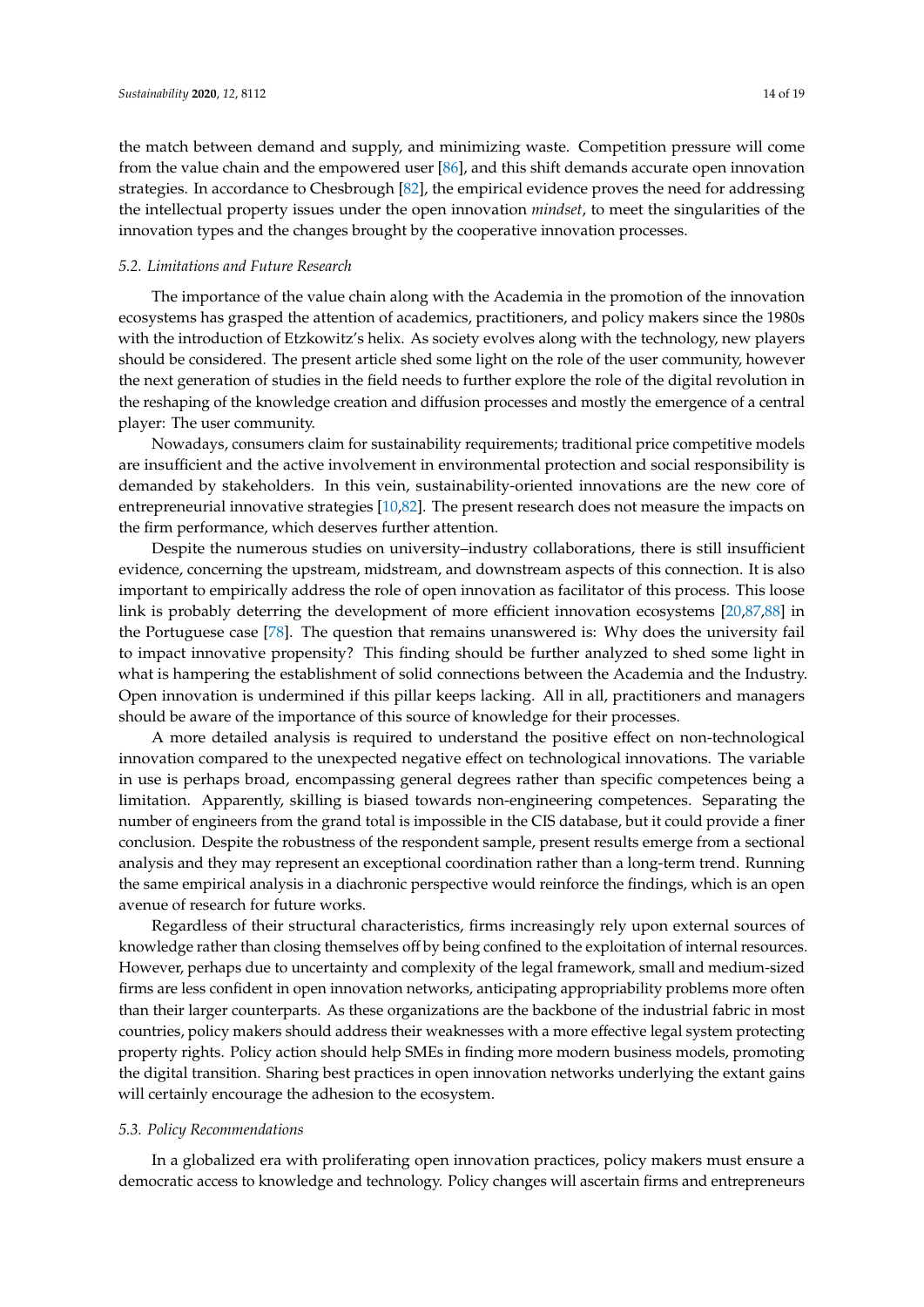towards co-creation. Open innovation is the key for supporting networks rather than individual firms in the promotion of market competition.

The new innovation policy must abandon the centrality of large companies and consider the roles of human capital, competition, financing, intellectual property, and public data in promoting an open innovation ecosystem encompassing smaller organizations.

In most cases, current policy instruments still rely upon the closed innovation paradigm, focusing upon large markets, traditional sectors; protect national companies; and subsidize the larger organizations.

Empirical findings sustain that large firms are potentially starting to outsource innovation and entrepreneurship projects in environments that are considered more open and more agile, as their size contributes to their lower propensity to innovate. It is worth mentioning that the Portuguese achievements in terms of SME dynamism towards innovation were highlighted in the European Innovation Scoreboard 2020 [\[65\]](#page-17-13). Again, policy makers' attention is deserved as often large firms are positively discriminated towards public funding.

The insignificant results of the environmental and hygiene legislation in and security domains should be further analyzed, as they are strongly tied to sustainable practices and responsible attitudes towards resource use. Designing demanding policy measures will discipline industrial practices and standardize desirable behaviors.

The positive effect of funding demand more sophisticated actions such as policy mixes reallocating spending, as technology intensive sectors are not the leading innovative group. Small and medium-sized firms deserve specific supports given their high propensity to innovate. Incentives and subsidization should rely upon technology maturity. Start-ups encompassing immature technologies should be subsidized, and more mature organizations should perhaps benefit from lighter incentives such as fiscal benefits, tax credits, or loan guarantees.

The transition from closed to open innovation requires new funding frameworks combining the strengths and the weaknesses of the ecosystem throughout smarter policy packages such as mandatory consortia to reach public grants. Managers have certainly understood the importance of the public support so they will link to the University.

Natural environment preservation has gained momentum and the international community presented concepts such as "green economy, green growth, and green development". Open innovation effectively deals with market failure correction such as externalities minimizing economic distortions related to economic value and green value. Implementing green governance will foster resource preservation and expectably provide next generations a promising future. Still, this new governance paradigm should avoid the "governance failure" caused by "collective action dilemma" [\[89\]](#page-18-12).

Developing sustainability-oriented open innovation framework requires a broader stakeholder approach [\[90\]](#page-18-13). Governments must promote innovative strategies building upon latent capabilities and focusing on regionally relevant problems, promoting societal mind-changing road maps. Major weaknesses will be surpassed, and the innovation requirements will be identified. Vertically integrated labs are shifting to disintegrated networks of innovation tying agents into ecosystems centralized in the private sector, public action needs to adapt.

Facing the present challenges of the uprising economic crisis with unprecedented consequences, given the simultaneous cut in both aggregate demand and supply, reinforces the need of a knowledge-based model of development [\[88\]](#page-18-11). Enhancing regional capabilities will increase cohesion and create self-sustained ecosystems, which will pace up the speed of recovery through inclusive growth [\[20\]](#page-15-19). Concerning scientific decision-making processes and the long-term equilibria between man and nature, governance should address sustainability and the concept of green governance should be implemented in a timely manner [\[89\]](#page-18-12).

Nurturing open innovation ecosystems is vital for the acceleration of recovery, boosting sustainable and responsible practices along with the respect for local communities. This innovation strategy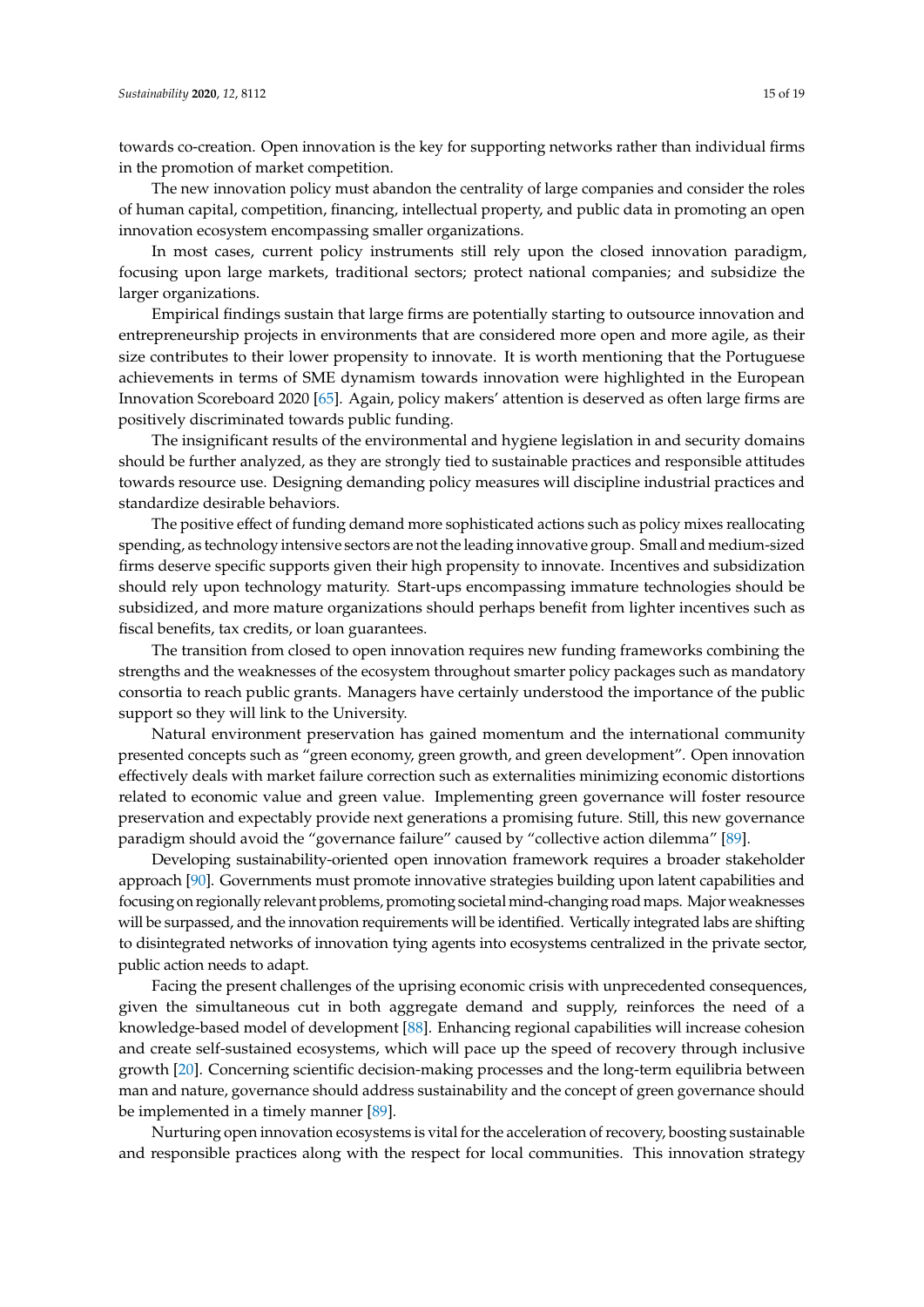contrasts with conventional models as, for the first time, it places the human at the center of disruptive innovation with different roles being played.

**Author Contributions:** Conceptualization, J.C.; methodology and empirical analysis, J.C.; formal analysis, J.C.O.M. and J.C.; writing—original draft preparation J.C. and J.C.O.M., writing—review J.C. and J.C.O.M. All authors have read and agreed to the published version of the manuscript.

**Funding:** This research received no external funding.

**Conflicts of Interest:** The authors declare no conflict of interest.

# **References**

- <span id="page-15-0"></span>1. Schwab, K. *The Fourth Industrial Revolution*; Crown Business: New York, NY, USA, 2017; ISBN 9781524758868.
- <span id="page-15-1"></span>2. Porter, M.E.; Kramer, M.R. *Creating Shared Value*; Harvard Business Review: Cambridge, MA, USA, 2011.
- <span id="page-15-2"></span>3. Curley, M.; Slamelin, B. *Open Innovation 2.0: A New Paradigm*; European Commission: Brussels, Belgium, 2013.
- <span id="page-15-3"></span>4. Granstrand, O.; Holgersson, M. Innovation ecosystems: A conceptual review and a new definition. *Technovation* **2020**, *90*, 102098. [\[CrossRef\]](http://dx.doi.org/10.1016/j.technovation.2019.102098)
- <span id="page-15-4"></span>5. Tansley, A.G. The use and abuse of vegetational concepts and terms. *Ecology* **1935**, *16*, 284–307. [\[CrossRef\]](http://dx.doi.org/10.2307/1930070)
- <span id="page-15-5"></span>6. Moore, J. Predators and prey:A new ecology of competition. *Harv. Bus. Rev.* **1993**, *71*, 75–86. [\[PubMed\]](http://www.ncbi.nlm.nih.gov/pubmed/10126156)
- <span id="page-15-6"></span>7. WCED. *World Commission on Environment and Development. Our Common Future: Report of the World Commission on Environment and Development*; Oxford University Press: Oxford, UK, 1987.
- <span id="page-15-7"></span>8. Oksanen, K.; Hautamäki, A. Sustainable innovation: A competitive advantage for innovation ecosystems. *Technol. Innov. Manag. Rev.* **2015**, *5*, 24–30. [\[CrossRef\]](http://dx.doi.org/10.22215/timreview/934)
- <span id="page-15-8"></span>9. Adner, R. Match your innovation strategy to your innovation ecosystem. *Harv. Bus. Rev.* **2006**, *84*, 98–107.
- <span id="page-15-9"></span>10. Maier, D.; Maier, A.; Aschilean, I.; Anastasiu, L.; Gavris, O. The relationship between innovation and sustainability: A bibliometric review of the literature. *Sustainability* **2020**, *12*, 4083. [\[CrossRef\]](http://dx.doi.org/10.3390/su12104083)
- <span id="page-15-10"></span>11. Boons, F.; Luedeke-Freund, F. Business models for sustainable innovation: State-of-the-art and steps towards a research agenda. *J. Clean. Prod.* **2013**, *45*, 9–19. [\[CrossRef\]](http://dx.doi.org/10.1016/j.jclepro.2012.07.007)
- <span id="page-15-11"></span>12. Zeng, D.; Hu, J.; Ouyang, T. Managing innovation paradox in the sustainable innovation ecosystem: A case study of ambidextrous capability in a focal firm. *Sustainability* **2017**, *9*, 2091. [\[CrossRef\]](http://dx.doi.org/10.3390/su9112091)
- <span id="page-15-12"></span>13. Ding, L.; Wu, J. Innovation ecosystem of CNG vehicles: A case study of its cultivation and characteristics in Sichuan, China. *Sustainability* **2018**, *10*, 39. [\[CrossRef\]](http://dx.doi.org/10.3390/su10010039)
- <span id="page-15-13"></span>14. Xie, X.; Wang, H. How can open innovation ecosystem modes push product innovation forward? An fsQCA analysis. *J. Bus. Res.* **2020**, *108*, 29–41. [\[CrossRef\]](http://dx.doi.org/10.1016/j.jbusres.2019.10.011)
- <span id="page-15-14"></span>15. Zhang, Y.; Khan, U.; Lee, S.; Salik, M. The influence of management innovation and technological innovation on organization performance. A mediating role of sustainability. *Sustainability* **2019**, *11*, 495. [\[CrossRef\]](http://dx.doi.org/10.3390/su11020495)
- <span id="page-15-15"></span>16. Reynolds, E.; Uygun, Y. Strengthening advanced manufacturing innovation ecosystems: The case of Massachusetts. *Technol. Forecast. Soc. Chang.* **2018**, *136*, 178–191. [\[CrossRef\]](http://dx.doi.org/10.1016/j.techfore.2017.06.003)
- <span id="page-15-16"></span>17. Song, J. Innovation ecosystem: Impact of interactive patterns, member location and member heterogeneity on cooperative innovation performance. *Innovation* **2016**, *18*, 13–29. [\[CrossRef\]](http://dx.doi.org/10.1080/14479338.2016.1165624)
- <span id="page-15-17"></span>18. Chesbrough, H.; Schwartz, K. Innovating business models with co-development partnerships. *Res. Technol. Manag.* **2007**, *50*, 55–59. [\[CrossRef\]](http://dx.doi.org/10.1080/08956308.2007.11657419)
- <span id="page-15-18"></span>19. Liu, Z.; Stephens, V. Exploring innovation ecosystem from the perspective of sustainability: Towards a conceptual framework. *J. Open Innov. Technol. Market Complex.* **2019**, *5*, 48. [\[CrossRef\]](http://dx.doi.org/10.3390/joitmc5030048)
- <span id="page-15-19"></span>20. Etzkowitz, H.; Klofsten, M. The innovating region: Toward a theory of knowledge-based regional development. *RD Manag.* **2005**, *35*, 243–255. [\[CrossRef\]](http://dx.doi.org/10.1111/j.1467-9310.2005.00387.x)
- <span id="page-15-20"></span>21. Fagerberg, J. What do we know about innovation and socio-economic change? Lessons from the TEARI project. In *National Innovation, Indicators and Policy*; Elgar, E., Earl, L., Gault, F., Eds.; Elgar: Cheltenham, UK, 2006.
- <span id="page-15-21"></span>22. Yin, D.; Ming, X.; Zhang, X. Sustainable and smart product innovation ecosystem: An integrative status review and future perspectives. *J. Clean. Prod.* **2020**, *274*, 123005. [\[CrossRef\]](http://dx.doi.org/10.1016/j.jclepro.2020.123005)
- <span id="page-15-22"></span>23. Kuzma, E.; Padilha, L.; Sehnem, S.; Julkovski, D.; Roman, D. The relationship between innovation and sustainability: A meta-analytic study. *J. Clean. Prod.* **2020**, *259*, 120745. [\[CrossRef\]](http://dx.doi.org/10.1016/j.jclepro.2020.120745)
- <span id="page-15-23"></span>24. Garcia, R.; Wigger, K.; Hermann, R. Challenges of creating and capturing value in open eco-innovation: Evidence from the maritime industry in Denmark. *J. Clean. Prod.* **2019**, *220*, 642–654. [\[CrossRef\]](http://dx.doi.org/10.1016/j.jclepro.2019.02.027)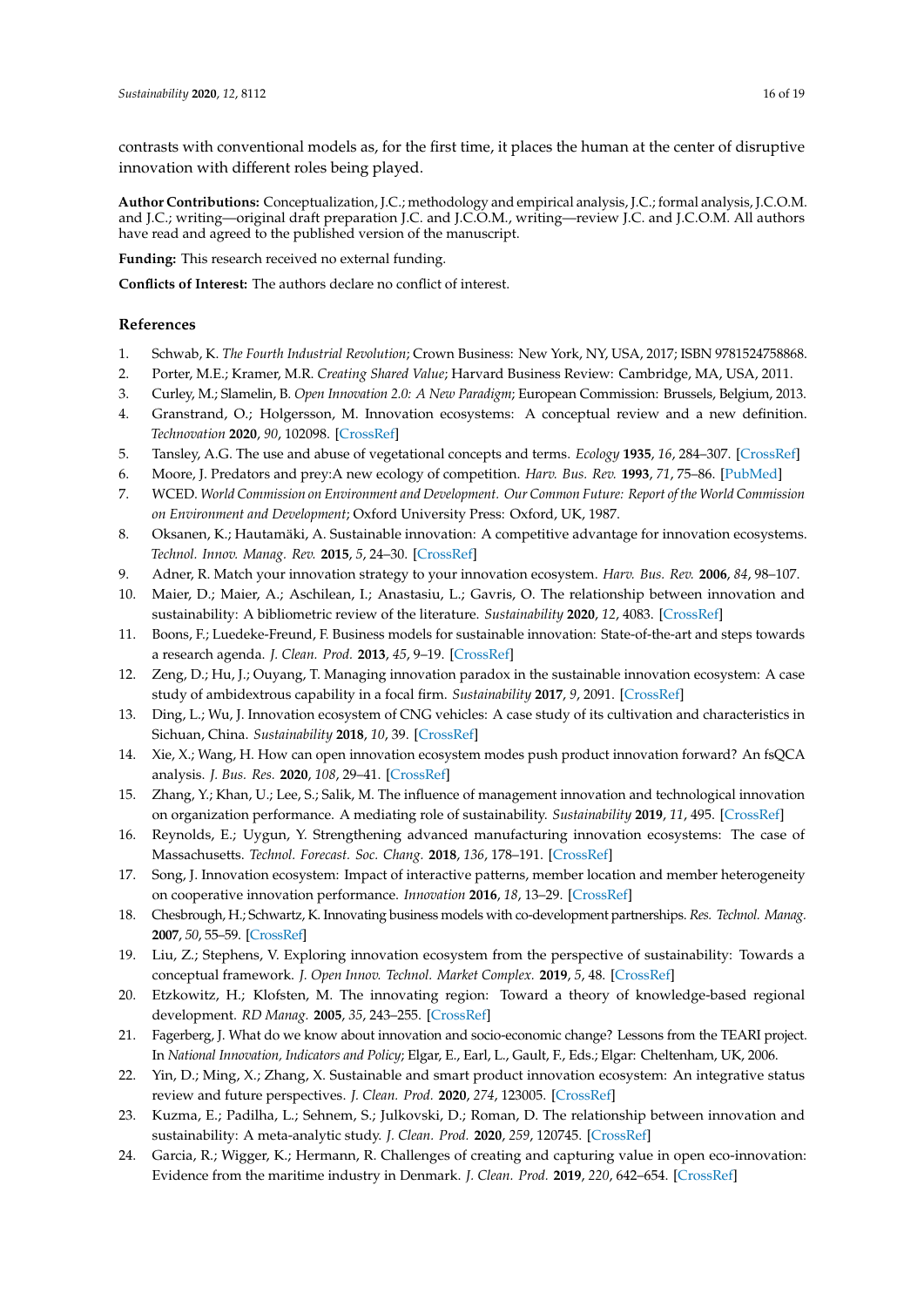- <span id="page-16-0"></span>25. Adams, R.; Jeanrenaud, S.; Bessant, J.; Denyer, D.; Overy, P. Sustainability oriented innovation: A systematic review. *Int. J. Manag. Rev.* **2016**, *18*, 180–205. [\[CrossRef\]](http://dx.doi.org/10.1111/ijmr.12068)
- <span id="page-16-1"></span>26. Michelino, F.; Cammarano, A.; Celone, A.; Caputo, M. The linkage between sustainability and innovation performance in IT hardware sector. *Sustainability* **2019**, *11*, 4275. [\[CrossRef\]](http://dx.doi.org/10.3390/su11164275)
- <span id="page-16-2"></span>27. Aldieri, L.; Vinci, C. Firm size and sustainable innovation: A theoretical and empirical analysis. *Sustainability* **2019**, *11*, 2775. [\[CrossRef\]](http://dx.doi.org/10.3390/su11102775)
- <span id="page-16-3"></span>28. Chesbrough, H. The era of open innovation. MIT Sloan. *Manag. Rev.* **2003**, *127*, 34–41.
- <span id="page-16-4"></span>29. Chesbrough, H.; Bogers, M. Explicating open innovation: Clarifying an emerging paradigm for understanding innovation. In *New Frontiers in Open Innovation*; Chesbrough, H., Vanhaverbeke, W., West, J., Eds.; Oxford University Press: Oxford, UK, 2014; pp. 3–28.
- <span id="page-16-5"></span>30. Lopes, C.; Scavarda, A.; Hofmeister, F.; Thome, A.; Vaccaro, G. An analysis of the interplay between organizational sustainability, knowledge management, and open innovation. *J. Clean. Prod.* **2017**, *142*, 476–488. [\[CrossRef\]](http://dx.doi.org/10.1016/j.jclepro.2016.10.083)
- <span id="page-16-6"></span>31. Nielsen, K.R. Policymakers' views on sustainable end-user innovation: Implications for sustainable innovation. *J. Clean. Prod.* **2020**, *254*, 120030. [\[CrossRef\]](http://dx.doi.org/10.1016/j.jclepro.2020.120030)
- <span id="page-16-7"></span>32. Dahlander, L.; Gann, D.M. How open is innovation? *Res. Pol.* **2010**, *39*, 699–709. [\[CrossRef\]](http://dx.doi.org/10.1016/j.respol.2010.01.013)
- <span id="page-16-8"></span>33. Laursen, K.; Salter, A. Open for innovation: The role of openness in explaining innovation performance among U.K. manufacturing firms. *Strateg. Manag. J.* **2006**, *27*, 131–150. [\[CrossRef\]](http://dx.doi.org/10.1002/smj.507)
- 34. Lichtenthaler, U. Open innovation in practice: An analysis of strategic approaches to technology transactions. *IEEE Trans. Eng. Manag.* **2008**, *55*, 148–157. [\[CrossRef\]](http://dx.doi.org/10.1109/TEM.2007.912932)
- 35. Gassmann, O.; Enkel, E.; Chesbrough, H. The future of open innovation. *RD Manag.* **2010**, *40*, 213–221. [\[CrossRef\]](http://dx.doi.org/10.1111/j.1467-9310.2010.00605.x)
- <span id="page-16-9"></span>36. West, J.; Salter, A.; Vanhaverbeke, W.; Chesbrough, H. Open innovation: The next decade. *Res. Policy* **2014**, *43*, 805–811. [\[CrossRef\]](http://dx.doi.org/10.1016/j.respol.2014.03.001)
- <span id="page-16-10"></span>37. Huizingh, E.K.R.E. Open innovation: State of the art and future perspectives. *Technovation* **2011**, *31*, 2–9. [\[CrossRef\]](http://dx.doi.org/10.1016/j.technovation.2010.10.002)
- <span id="page-16-11"></span>38. Brettel, M.; Cleven, N.J. Innovation culture, collaboration with external partners and NPD performance. *Creat. Innov. Manag.* **2011**, *20*, 253–272. [\[CrossRef\]](http://dx.doi.org/10.1111/j.1467-8691.2011.00617.x)
- <span id="page-16-12"></span>39. Manzini, R.; Lazzarotti, V.; Pellegrini, L. How to remain as closed as possible in the open innovation era: The case of lindt & sprüngli. *Long Range Plann.* **2017**, *50*, 260–281.
- <span id="page-16-13"></span>40. Curley, M.; Salmelin, B. *Open Innovation 2.0—A New Paradigm*; EU Open Innovation and Strategy Policy Group: Brussels, Belgium, 2013.
- <span id="page-16-14"></span>41. Curley, M. Twelve principles for open innovation 2.0. *Nature* **2016**, *533*, 314–316. [\[CrossRef\]](http://dx.doi.org/10.1038/533314a)
- <span id="page-16-15"></span>42. Hafkesbrink, J.; Schroll, M. Innovation 3.0: Embedding into community knowledge-collaborative organizational learning beyond open innovation. *J. Innov. Econ. Manag.* **2011**, *1*, 55–92. [\[CrossRef\]](http://dx.doi.org/10.3917/jie.007.0055)
- <span id="page-16-16"></span>43. Simanis, E.; Hart, S. *Innovation from the Inside Out*; MIT Sloan: Cambridge, MA, USA, 2009.
- <span id="page-16-17"></span>44. Gerlitz, L. Design management as a domain of smart and sustainable enterprise: Business modelling for innovation and smart growth in industry 4.0. *Entrepreneurship Sustain. Issues* **2016**, *3*, 244–268. [\[CrossRef\]](http://dx.doi.org/10.9770/jesi.2016.3.3(3))
- <span id="page-16-18"></span>45. Sartori, R.; Ceschi, A.; Costantini, A. *Open Innovation: Unveiling The Power Of The Human Element*; World Scientific: Singapore, 2017.
- <span id="page-16-19"></span>46. Enkel, E.; Gassmann, O.; Chesbrough, H. Open R&D and open innovation: Exploring the phenomenon. *RD Manag.* **2009**, *39*, 311–316.
- <span id="page-16-20"></span>47. Stanisławski, R. Open innovation as a value chain for small and medium-sized enterprises: Determinants of the use of open innovation. *Sustainability* **2020**, *12*, 3290. [\[CrossRef\]](http://dx.doi.org/10.3390/su12083290)
- <span id="page-16-21"></span>48. Yun, J.; Zhao, X.; Park, K.; Shi, L. Sustainability condition of open innovation: Dynamic growth of alibaba from SME to large enterprise. *Sustainability* **2020**, *12*, 4379. [\[CrossRef\]](http://dx.doi.org/10.3390/su12114379)
- <span id="page-16-22"></span>49. Iivari, P.; Komi, M.; Tihinen, M.; Valtanen, K. toward ecosystemic business models in the context of industrial internet. *J. Bus. Models* **2016**, *4*, 42–59.
- <span id="page-16-23"></span>50. Arnold, C.; Kiel, D.; Voigt, K.I. Innovative business models for the industrial internet of things. *BHM Berg Hüttenmänn. Mon.* **2017**, *169*, 371–381. [\[CrossRef\]](http://dx.doi.org/10.1007/s00501-017-0667-7)
- <span id="page-16-24"></span>51. Bauer, M.; Schlund, S.; Vocke, C. Transforming to a hyper-connected society and economy–towards an "Industry 4.0". *Proc. Manuf.* **2015**, *3*, 417–424. [\[CrossRef\]](http://dx.doi.org/10.1016/j.promfg.2015.07.200)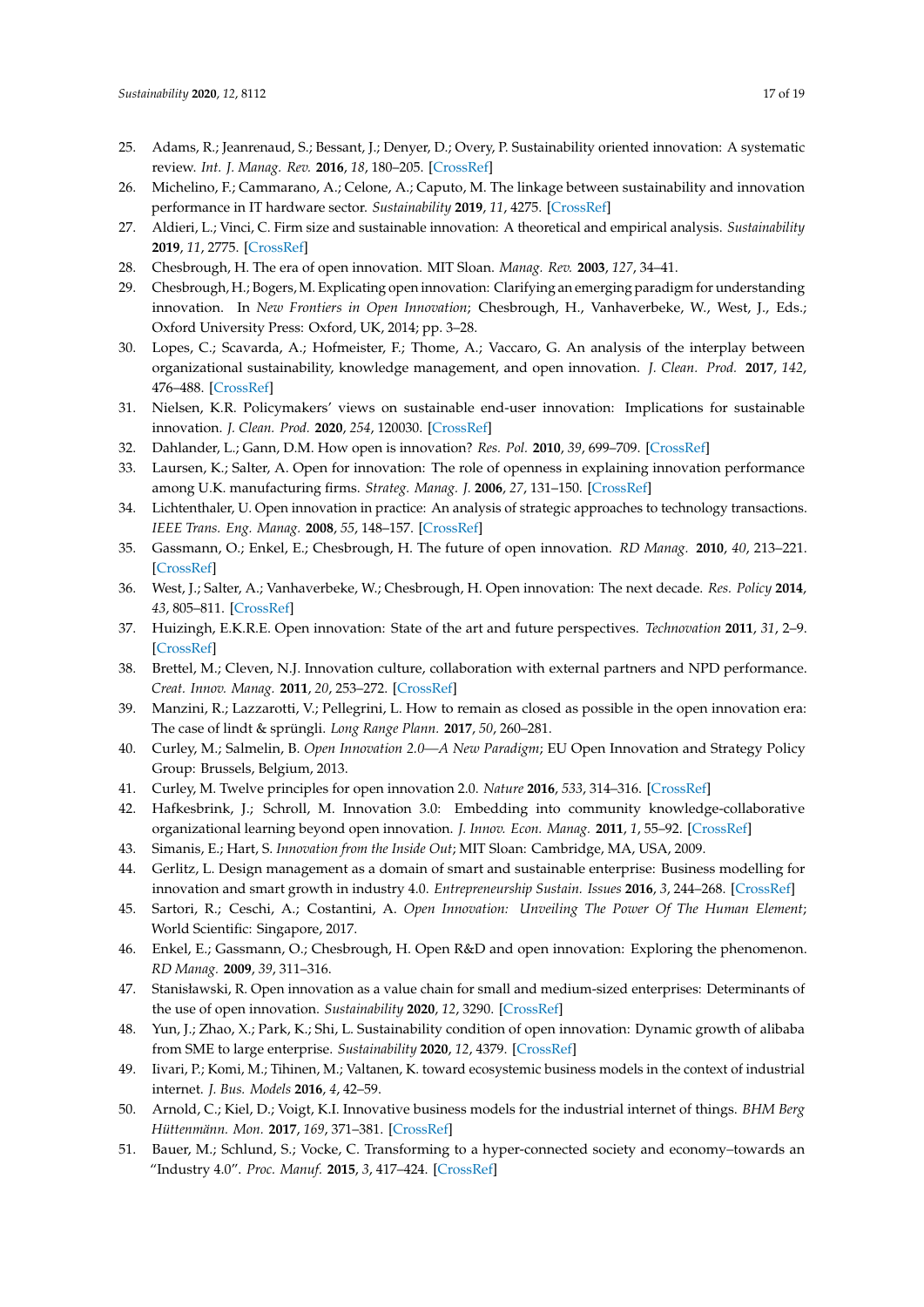- <span id="page-17-0"></span>52. Kaggermann, H. Change through digitazation-value creation in the age of the industry 4.0. *Manag. Perm. Chang.* **2015**, *22*, 23–45.
- <span id="page-17-1"></span>53. Herskovits, R.; Grijalbo, M.; Tafur, J. Understanding the main drivers of value creation in an open innovation program. *Int. Entrepreneurship Manag. J.* **2013**, *9*, 631–640. [\[CrossRef\]](http://dx.doi.org/10.1007/s11365-013-0267-2)
- <span id="page-17-2"></span>54. Yun, J.; Zhao, X.; Jung, K.; Yigitcanlar, T. The culture for open innovation dynamics. *Sustainability* **2020**, *12*, 5076. [\[CrossRef\]](http://dx.doi.org/10.3390/su12125076)
- <span id="page-17-3"></span>55. Etzkowitz, H.; Webster, A.; Gebhardt, C.; Regina, B.; Terra, C. The future of the university and the university of the future: Evolution of ivory tower to entrepreneurial paradigm. *Res. Policy* **2000**, *29*, 313–330. [\[CrossRef\]](http://dx.doi.org/10.1016/S0048-7333(99)00069-4)
- <span id="page-17-4"></span>56. Maria, I.; Freitas, B.; Geuna, A.; Rossi, F. Finding the right partners: Institutional and personal modes of governance of university—Industry interactions. *Res. Policy* **2013**, *42*, 50–62.
- <span id="page-17-5"></span>57. Bercovitz, J.; Feldman, M. Fishing upstream: Firm innovation strategy and university research alliances. *Res. Policy* **2007**, *36*, 930–948. [\[CrossRef\]](http://dx.doi.org/10.1016/j.respol.2007.03.002)
- <span id="page-17-6"></span>58. Mansfield, E. Academic research underlying industrial innovations: Sources, characteristics, and financing. *Rev. Econ. Statist.* **2014**, *77*, 55–65. [\[CrossRef\]](http://dx.doi.org/10.2307/2109992)
- <span id="page-17-7"></span>59. Etzkowitz, H. *MIT and the Rise of Entrepreneurial Science*; Routledge: London, UK, 2020.
- <span id="page-17-8"></span>60. Gao, H.; Ding, X.H.; Suming, W. Exploring the domain of open innovation: Bibliometric and content analyses. *J. Clean. Prod.* **2020**, *275*, 122580. [\[CrossRef\]](http://dx.doi.org/10.1016/j.jclepro.2020.122580)
- <span id="page-17-9"></span>61. *European Innovation Scoreboard*; European Commission: Brussels, Belgium, 2020.
- <span id="page-17-10"></span>62. Stefan, I.L.; Bengtsson, L. Unravelling appropriability mechanisms and openness depth effects on firm performance across stages in the innovation process. *Technol. Forecas. Soc. Chang.* **2017**, *120*, 252–260. [\[CrossRef\]](http://dx.doi.org/10.1016/j.techfore.2017.03.014)
- <span id="page-17-11"></span>63. Shin, K.; Kim, E.; Jeong, E. structural relationship and influence between open innovation capacities and performances. *Sustainability* **2018**, *10*, 2787. [\[CrossRef\]](http://dx.doi.org/10.3390/su10082787)
- <span id="page-17-12"></span>64. Behnam, S.; Cagliano, R.; Grijalvo, M. How should firms reconcile their open innovation capabilities for incorporating external actors in innovations aimed at sustainable development? *J. Clean. Prod.* **2017**, *170*, 950–965. [\[CrossRef\]](http://dx.doi.org/10.1016/j.jclepro.2017.09.168)
- <span id="page-17-13"></span>65. Ranga, M.; Etzkowitz, H. Triple Helix systems: An analytical framework for innovation policy and practice in the Knowledge Society. *Ind. High. Educ.* **2013**, *27*, 237–262. [\[CrossRef\]](http://dx.doi.org/10.5367/ihe.2013.0165)
- <span id="page-17-14"></span>66. Nam, G.M.; Kim, D.G.; Choi, S.O. How Resources of Universities influence Industry Cooperation. *J. Open Innov. Technol. Market Complex.* **2019**, *5*, 9. [\[CrossRef\]](http://dx.doi.org/10.3390/joitmc5010009)
- <span id="page-17-15"></span>67. Perkmann, M.; Tartari, V.; McKelvey, M.; Autio, E.; Broström, A.; D'Este, P.; Krabel, S. Academic engagement and commercialisation: A review of the literature on university–Industry relations. *Res. Policy* **2013**, *42*, 423–442. [\[CrossRef\]](http://dx.doi.org/10.1016/j.respol.2012.09.007)
- <span id="page-17-16"></span>68. Pennacchio, A.B.L. University knowledge and firminnovation: Evidence from European countries.*J. Technol. Transf.* **2015**, *41*, 730–752.
- <span id="page-17-17"></span>69. Berbegal-mirabent, J.; Luís, J.; García, S.; Ribeiro-soriano, D.E. University–Industry partnerships for the provision of R & D services. *J. Bus. Res.* **2015**, *68*, 1407–1413.
- <span id="page-17-18"></span>70. Basit, S.; Medase, S. The diversity of knowledge sources and its impact on firm-level innovation: Evidence from Germany. *Eur. J. Innov. Manag.* **2019**, *22*, 681–714. [\[CrossRef\]](http://dx.doi.org/10.1108/EJIM-10-2018-0232)
- <span id="page-17-19"></span>71. Leydesdorff, L.; Woo, H.; Balazs, P. A routine for measuring synergy in university-industry-government relations: Mutual information as a triple-helix and quadruple-helix indicator. *Scientometrics* **2014**, *99*, 27–35. [\[CrossRef\]](http://dx.doi.org/10.1007/s11192-013-1079-4)
- <span id="page-17-20"></span>72. Thomson, K.; Lorenzini, F.; Markman, A.B.; Pogue, G.P.; French, R. Building an innovation coral reef. In *Open Innovation*; Oxford University Press: Oxford, UK, 2016; pp. 203–224.
- <span id="page-17-21"></span>73. Este, P.D.; Patel, P. University–Industry linkages in the UK: What are the factors underlying the variety of interactions with industry? *Res. Policy* **2007**, *36*, 1295–1313.
- <span id="page-17-22"></span>74. Schartinger, D.; Rammer, C.; Fischer, M.M.; Fröhlich, J. *Knowledge Interactions Between Universities and Industry in Austria: Sectoral Patterns and Determinants*; Springer: Berlin, Germany, 2002; Volume 31, pp. 303–328.
- <span id="page-17-23"></span>75. Etzkowitz, H. *Entrepreneurial Scientists and Entrepreneurial Universities in American Academic Science*; Springer: Berlin, Germany, 1983; Volume 21, pp. 198–233.